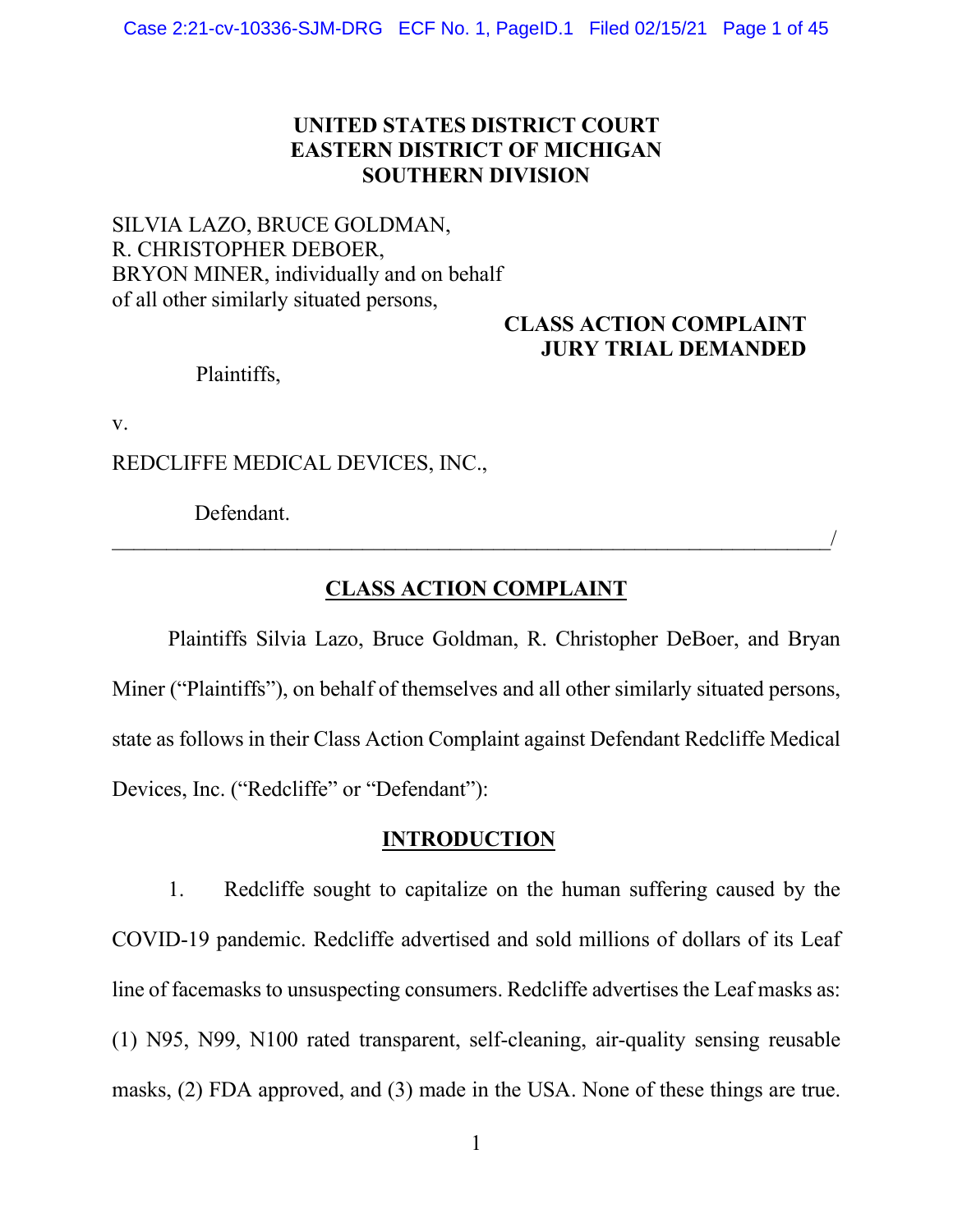In reality, Redcliffe advertised these alleged virtues of its Leaf masks as a way to obtain free money from thousands of customers. Instead of delivering the products that Redcliffe advertised to its customers, Redcliffe delivered nothing, stealing millions of dollars from its customers in the process.

#### **PARTIES**

2. Plaintiff Silvia Lazo ("Lazo") is an individual who is a citizen of the State of Montana and resides in Montana. Plaintiff Lazo purchased Leaf masks on June 24, 2020 and July 1, 2020, for \$224 and \$699, respectively. To this day, Plaintiff Lazo has not received the Leaf masks that she paid for and has not received any of the stretch goal products promised to her by Redcliffe.

3. Plaint iff Bryon Miner ("Miner") is an individual who is a citizen of the State of California and resides in California. Plaintiff Miner purchased a "Leaf UV pack of  $(2)$ " on or about August 5, 2020 for \$175.00. Redcliffe stated the expected delivery date of these purchased products was September 2020. Plaintiff Miner also purchased "Leaf PRO Pack" and "6 Month HEPA-Carbon (Single)" packages for \$273.00. To this day, Plaintiff Miner has not received the Leaf products that he paid for and has not received any of the stretch goal products promised to him by Redcliffe.

4. Plaintiff Bruce Goldman ("Goldman") is an individual who is a citizen of Michigan and resides in Michigan. Plaintiff Goldman purchased a "Leaf HEPA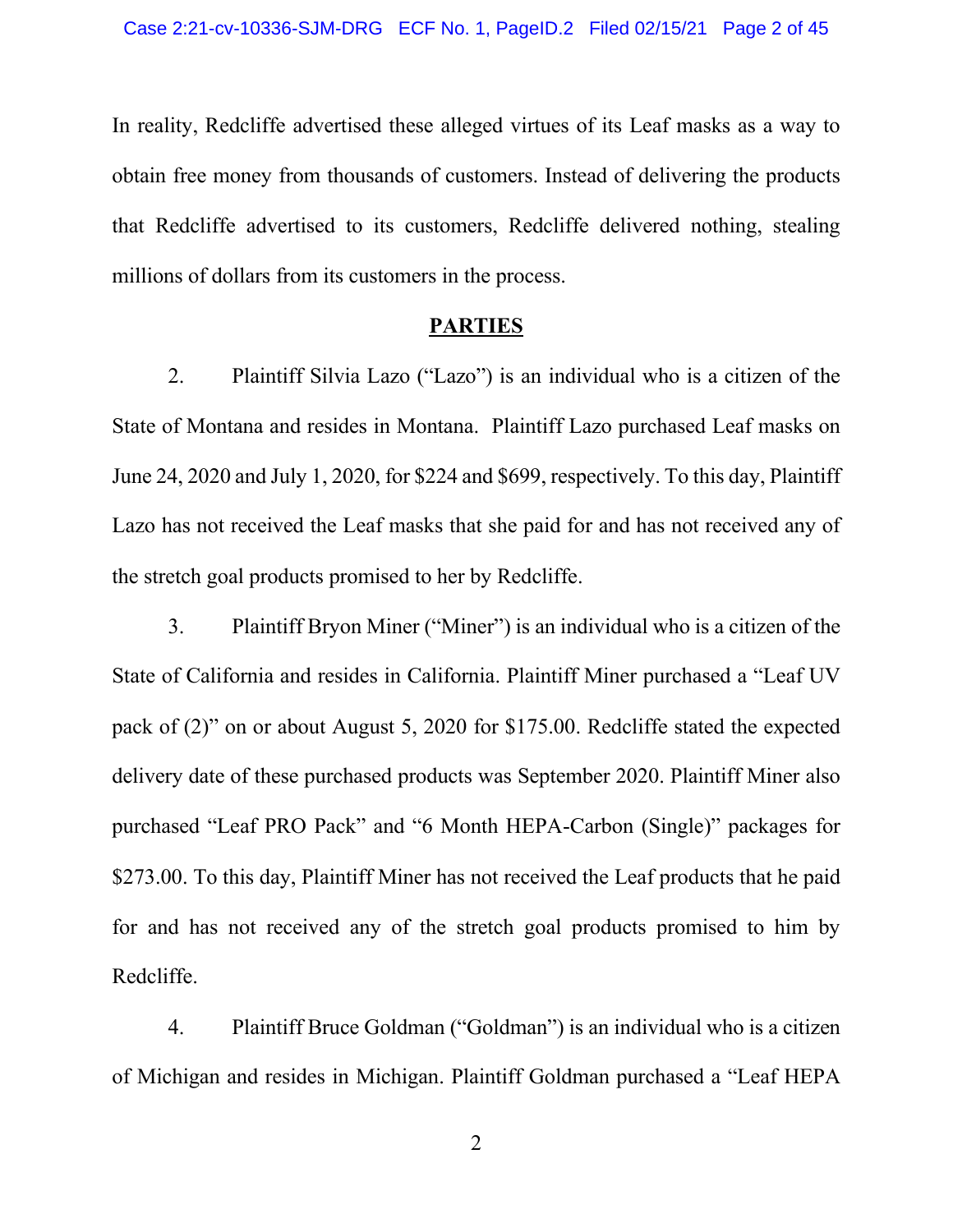Pack" on or about May 14, 2020 for \$49.00. To this day, Plaintiff Goldman has not received the Leaf mask that he paid for and has not received any of the stretch goal products promised to him by Redcliffe.

5. Plaintiff R. Christopher DeBoer ("DeBoer") is an individual who is a citizen of Michigan and resides in Michigan. Plaintiff DeBoer purchased the following: (1) on or about June 23, 2020, he purchased a "Leaf UV family pack of (4)" for  $$331.00$ ; (2) on or about July 12, 2020, he purchased a "Leaf PRO family pack of  $(4)$ " for \$708.00; (3) on or about July 12, 2020, he purchased two sets of "6 Month HEPA-Carbon" for  $$69.00$  each; (4) on or about July 12, 2020, he purchased a "Leaf PRO Pack" for \$204.00. To this day, Plaintiff DeBoer has not received the products that he paid for and has not received any of the stretch goal products promised to him by Redcliffe.

6. Defendant Redcliffe Medical Devices, Inc. is a Michigan corporation headquartered in, doing business in, and having its "nerve center," and therefore its principal place of business, in Michigan.

### **JURISDICTION AND VENUE**

7. This action is properly before this Court and this Court has subject matter jurisdiction over this action under the Class Action Fairness Act. At least one member of the proposed class is a citizen of a different state from Redcliffe, the number of proposed Class Members exceeds 100, and the amount in controversy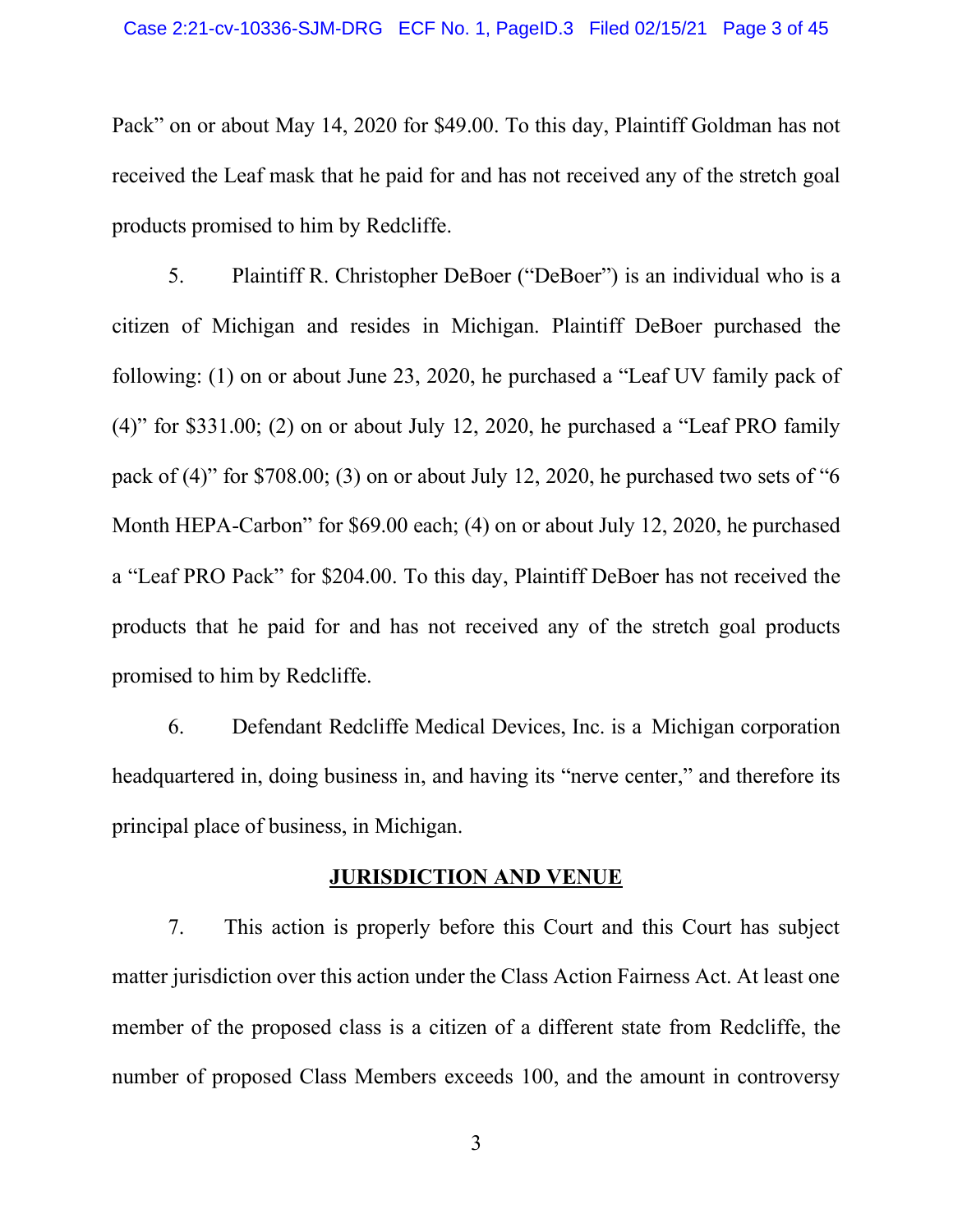exceeds the sum or value of \$5,000,000.00 exclusive of interests and costs. 28 U.S.C. § 1332(d)(2)(A). This Court has jurisdiction over supplemental state law claims pursuant to 20 U.S.C. § 1367 and jurisdiction over the Lanham Act claim by virtue of diversity jurisdiction being exercised under the Class Action Fairness Act  $(*\mathsf{CAFA}$ ").

8. This Court has personal jurisdiction over Redcliffe pursuant to 18 U.S.C. § 1965(b) & (d). This Court has personal jurisdiction over Redcliffe because Redcliffe is headquartered in Michigan, has its principal place of business here, and has purposefully availed itself of the privilege of conducting business activities in the State of Michigan.

9. Venue is proper in this District, pursuant to 28 U.S.C. § 1391, because a substantial part of the acts or omissions giving rise to the claims brought herein occurred or emanated within this District, and Redcliffe has caused harm to Plaintiffs and Class Members residing in this District. Moreover, Redcliffe has marketed, advertised, and sold the products at issue within this District.

#### **FACTUAL ALLEGATIONS**

10. Plaintiffs incorporate all previous allegations by reference as if fully restated herein.

11. In 2020, as the COVID-19 pandemic spread across the United States, Redcliffe began marketing and selling Leaf masks and other products through the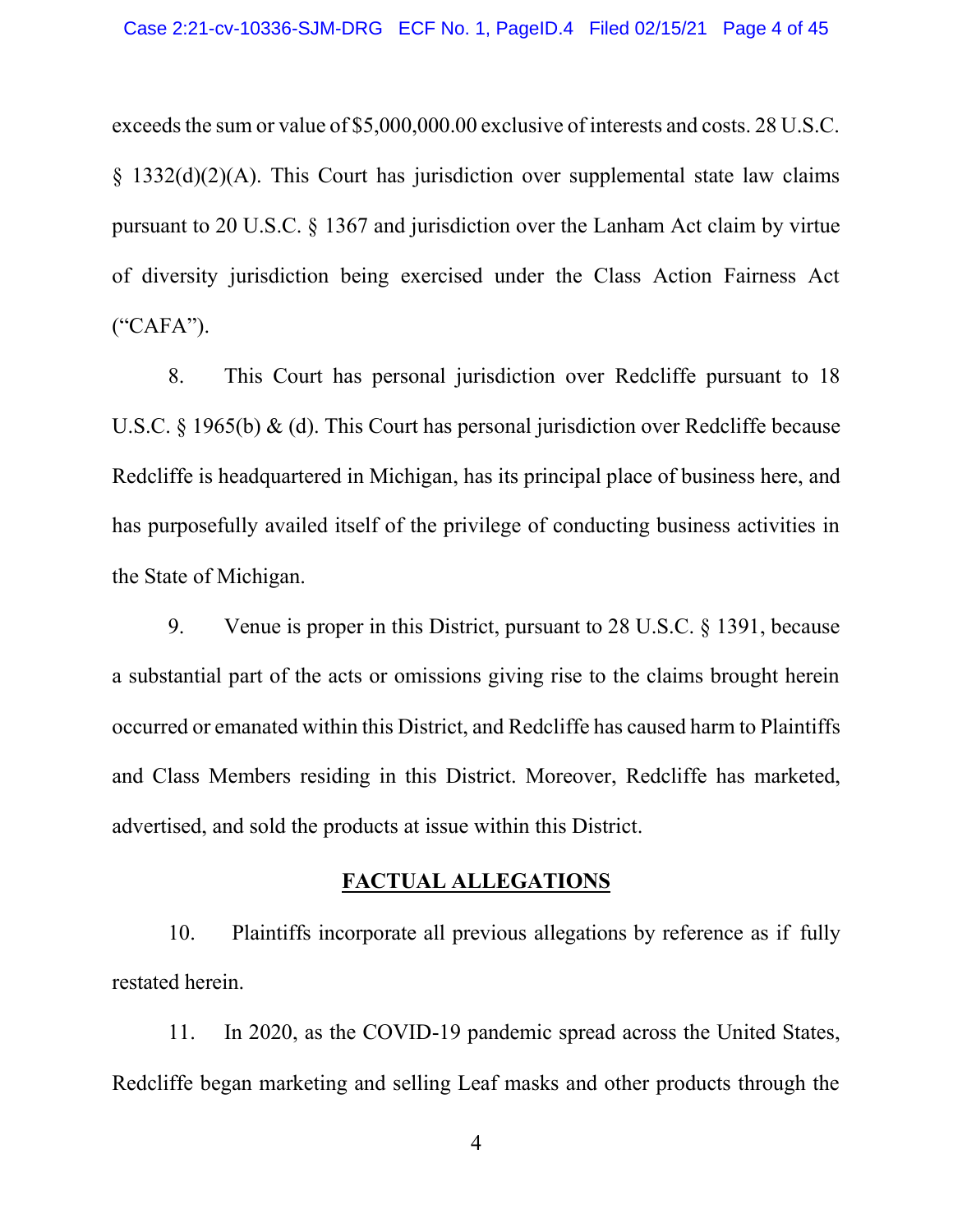crowdfunding platform Indiegogo.com.<sup>1</sup> Redcliffe also began marketing and selling Leaf masks and other products through its own website.<sup>2</sup>

12. Plaintiffs and Class Members purchased the Leaf masks and products (referred to as "perks" on Indiegogo) because they relied on Redcliffe's fraudulent marketing and advertising which misrepresented the quality and characteristics of its Leaf masks. For example, Redcliffe advertised the Leaf products as N95, N99, N100 rated transparent, self-cleaning, air-quality sensing reusable masks. Additionally, Redcliffe states on its website that "The Leaf Pro deploys cutting-edge aerospace-grade N100, MERV20+ HEPA Filters. With filtration material rated at N100 standard, the filters can sieve 99.97% of 0.3 micron particles making it N100 standard. The cutting-edge material is pleated into 25 pleats to dramatically enhance the surface area of the filter to up-to 5X the effective surface area of a conventional mask while dramatically reducing the space required for the filter itself. All in all, it allows you to breathe effortlessly. The HEPA-Carbon filter also adds a layer of Activated Carbon filter to absorb volatile organic compounds and odors.´ All of these statements are false. At other places, Redcliffe states that the Leaf masks are "FDA Approved" and "Made in the USA," but they are not.<sup>3</sup>

<sup>&</sup>lt;sup>1</sup> Exhibit 1, [https://www.indiegogo.com/projects/leaf-mask-world-s-first-fda-uv-c](https://www.indiegogo.com/projects/leaf-mask-world-s-first-fda-uv-c-n99-clear-mask%23/)[n99-clear-mask#/](https://www.indiegogo.com/projects/leaf-mask-world-s-first-fda-uv-c-n99-clear-mask%23/) (last visited February 15, 2021).

<sup>2</sup> *See* Exhibit 2, [https://www.leaf.healthcare](https://www.leaf.healthcare/) (last visited Feb. 15, 2021). <sup>3</sup> *Id.*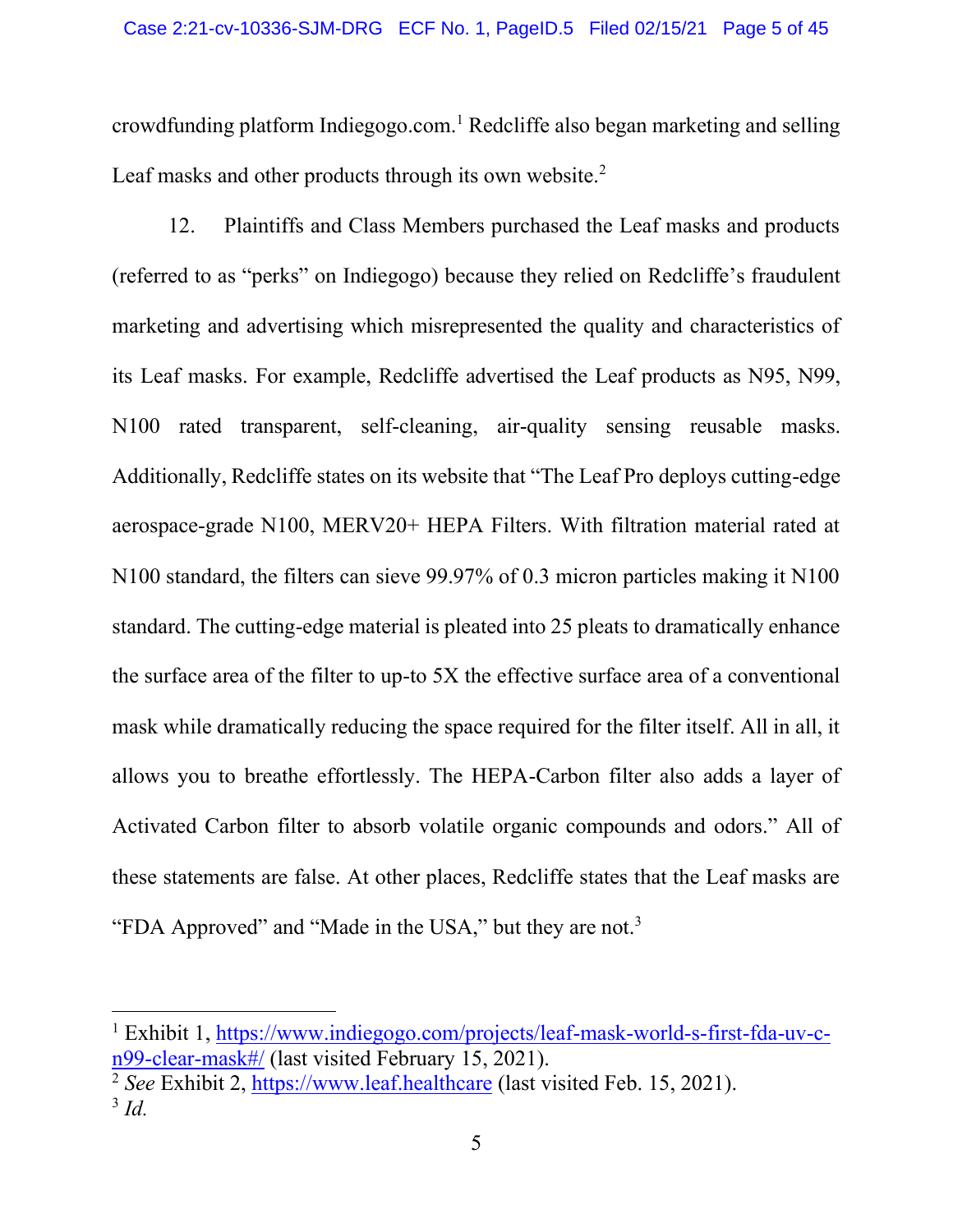13. As shown below, Redcliffe's representations specifically meant to induce consumers to purchase their masks to prevent the contraction and spread of COVID-19. However, in reality, these masks fail to stop the spread of COVID-19 — risking the lives of all purchasers who rely on the masks' effectiveness.



14. In fact, the Leaf masks are simply "registered" with the FDA, the FDA has not approved the masks as N95, N99, or N100 masks, nor has it determined that the masks have disinfecting capabilities.<sup>4</sup> In fact, as shown in Exhibit 3, the FDA's

<sup>4</sup> *See* Exhibit 3,

[https://www.accessdata.fda.gov/scripts/cdrh/cfdocs/cfrl/rl.cfm?lid=686491&lpcd=](https://www.accessdata.fda.gov/scripts/cdrh/cfdocs/cfrl/rl.cfm?lid=686491&lpcd=QKR) [QKR;](https://www.accessdata.fda.gov/scripts/cdrh/cfdocs/cfrl/rl.cfm?lid=686491&lpcd=QKR) (last visited Feb. 15, 2021);

Exhibit 4,

[https://www.accessdata.fda.gov/scripts/cdrh/cfdocs/cfPCD/classification.cfm?ID=](https://www.accessdata.fda.gov/scripts/cdrh/cfdocs/cfPCD/classification.cfm?ID=2931) [2931](https://www.accessdata.fda.gov/scripts/cdrh/cfdocs/cfPCD/classification.cfm?ID=2931) (last visited Feb. 15, 2021).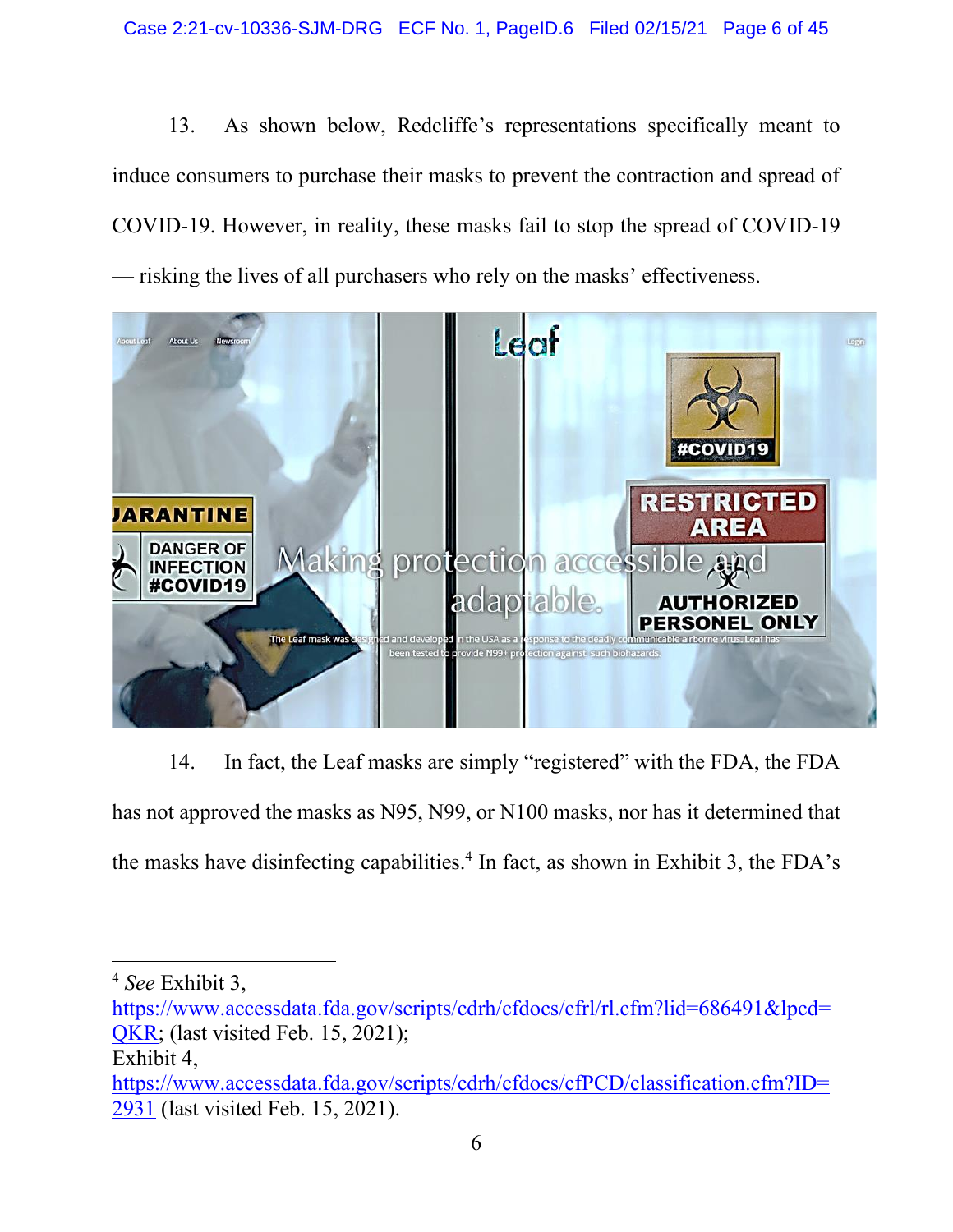registration only concerns generic face masks and specifically excludes N95 respirators.

15. Additionally, the National Personal Protective Technology Laboratory ("NIOSH") has not approved the Leaf masks as N99 masks.<sup>5</sup>

16. Plaintiffs and Class Members relied on Redcliffe's misrepresentations when purchasing the Leaf masks. If Redcliffe had properly disclosed the true qualities and characteristics of the masks, Plaintiffs would not have purchased these masks.

17. As evidenced by Redcliffe's Indiegogo page (Ex. 1), Redcliffe has sold approximately \$4.4 million worth of Leaf masks and products to over 25,000 purchasers, just through its Indiegogo campaign. This figure does not include direct sales from its website and other sources. These products/packages ranged in price from \$49-\$9,999. However, despite over \$4 million in sales, Redcliffe has failed to deliver these products to Class Members, or has delivered them with significant delays, with many Plaintiffs and Class Members waiting months to receive their purchased products, if received at all. The small number of masks that have been delivered have been delivered with material defects which eliminate any protection the mask is meant to offer from COVID-19, such as holes in the filter of the mask,

<sup>5</sup> *See* Exhibit 5,

[https://www.cdc.gov/niosh/npptl/topics/respirators/disp\\_part/n99list1.html](https://www.cdc.gov/niosh/npptl/topics/respirators/disp_part/n99list1.html) (last visited Feb. 15, 2021).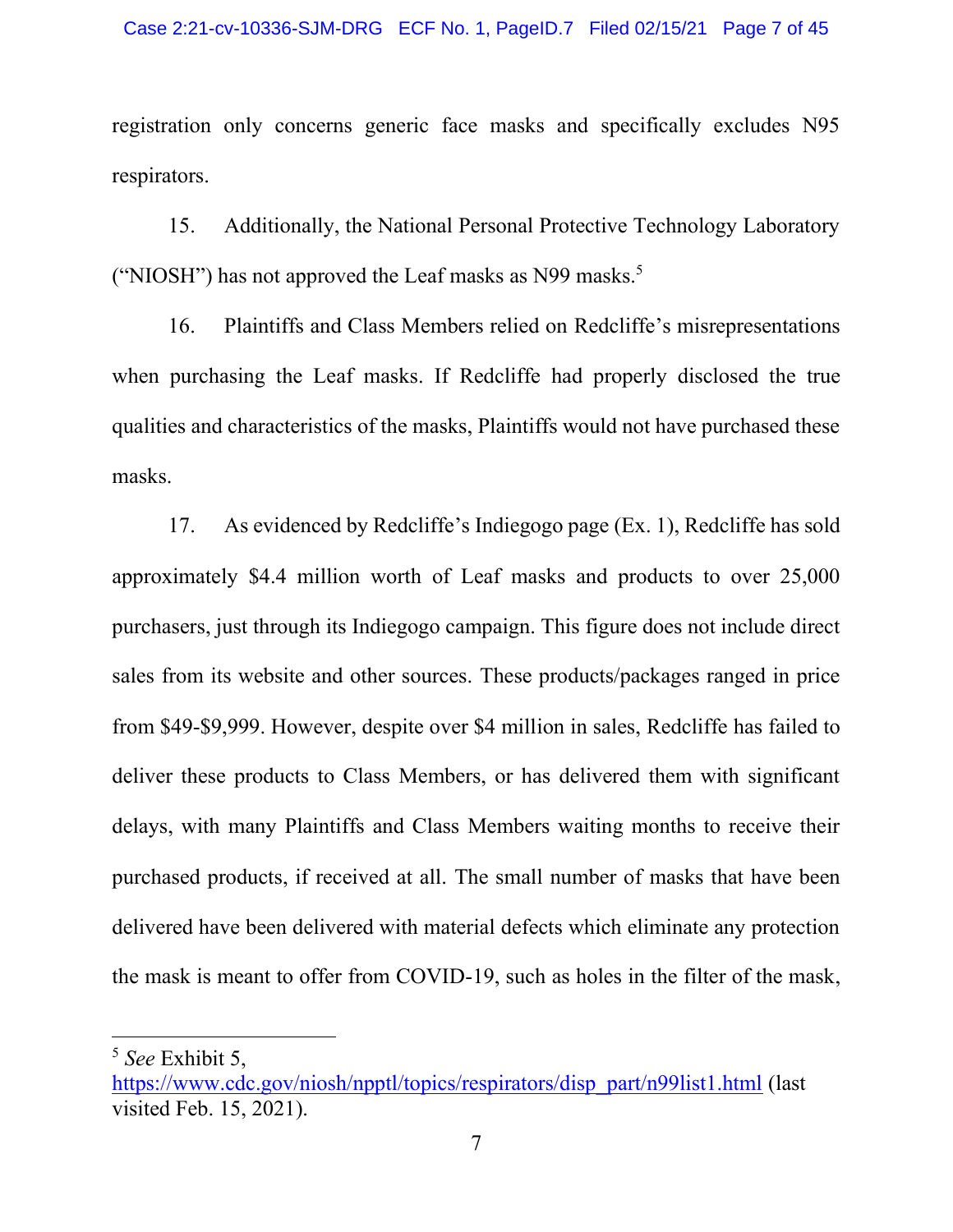filters with no NIOSH ratings at all, lack of any antimicrobial coating or any of the falsely represented characteristics that induced the Plaintiffs into buying the Leaf masks in the first place. The masks are of considerably lesser quality than those marketed by Redcliffe.

18. Instead of delivering the Leaf masks to Plaintiffs and Class Members who provided payment to Redcliffe, Redcliffe improperly retained these payments while failing to timely deliver the Leaf masks to Plaintiffs and Class Members. Plaintiffs and Class Members relied on Redcliffe's misrepresentations when purchasing the Leaf masks. Plaintiffs and Class Members believed that upon payment for the Leaf masks, Redcliffe would timely deliver the Leaf masks, but that has not happened.

19. Additionally, Redcliffe represented to Plaintiffs and Class Members that as Redcliffe reached funding goals on its Indiegogo page (referred to as "stretch goals") all supporters would receive additional Leaf products (see below). However, despite reaching all these funding benchmarks, Redcliffe never sent these products to Plaintiffs or Class Members — another example of a misrepresentation meant to induce Plaintiffs and Class Members to purchase Leaf products.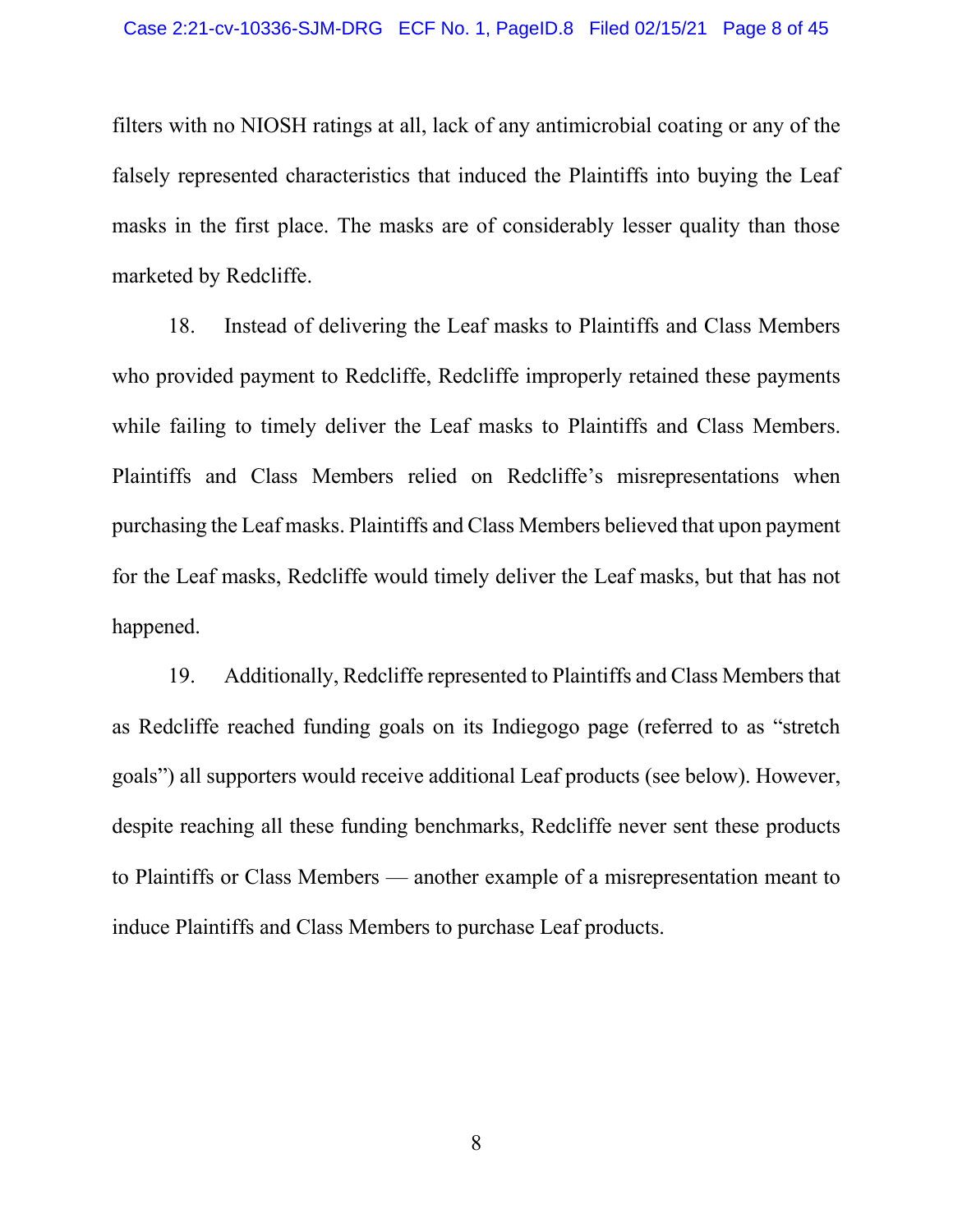

20. As evidenced on Indiegogo's page, over 7,000 comments have been left by consumers to Redcliffe, many of which are of purchasers who have waited many months but have failed to receive their masks. A small sample of these comments are below: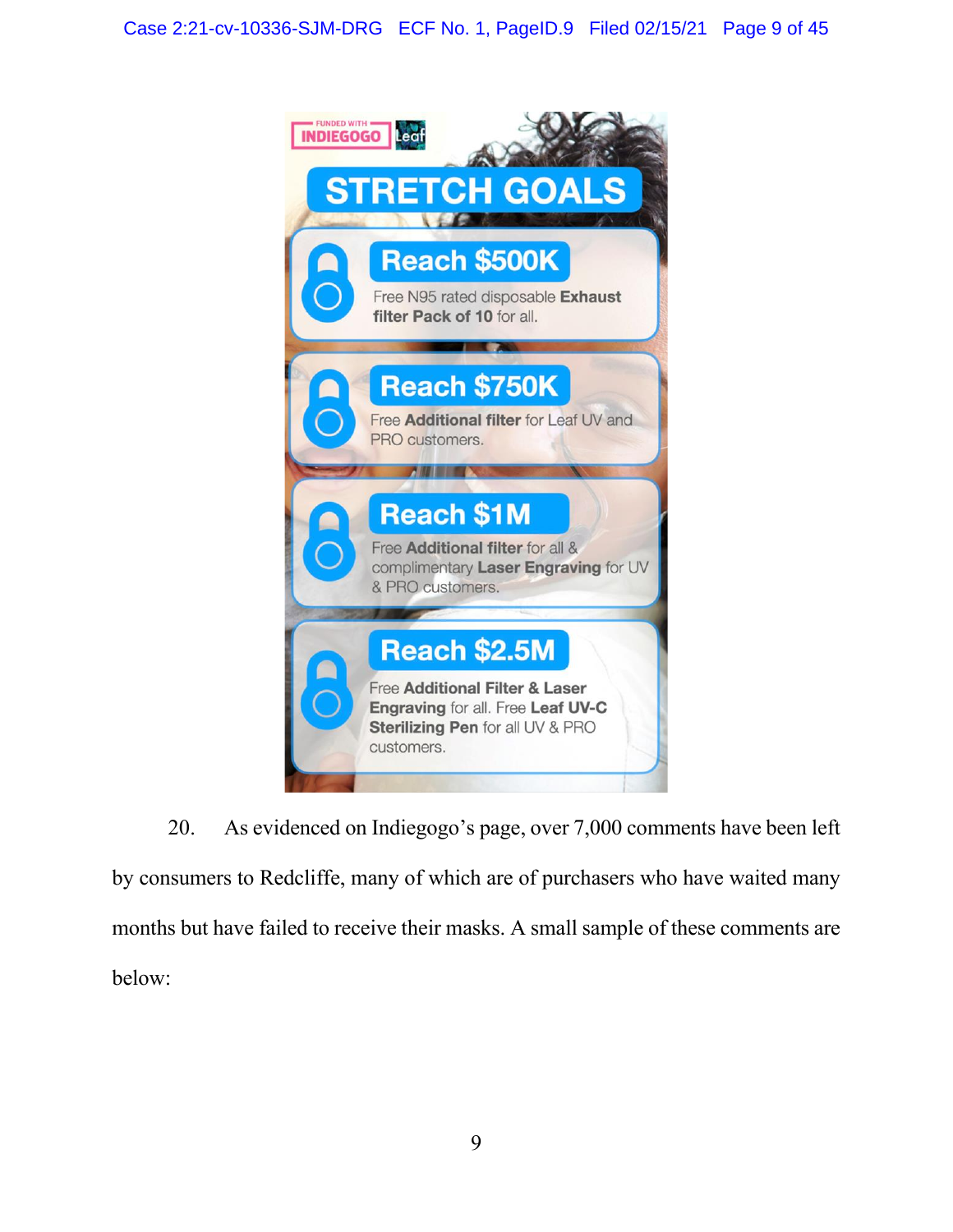#### Case 2:21-cv-10336-SJM-DRG ECF No. 1, PageID.10 Filed 02/15/21 Page 10 of 45



21. When Plaintiffs and Class Members purchase the Leaf products, they send payment to Indiegogo, the crowdfunding platform hosting the Leaf program for Redcliffe. Indiegogo then directs these funds to Redcliffe. On August 26, 2020, due to Redcliffe's failure to fulfill its obligations and deliver masks to Plaintiffs and Class Members, Indiegogo issued a message to Plaintiffs and Class Members stating that it was "holding" \$3.3 million of the sales revenue until Redcliffe could deliver the ordered Leaf products to purchasers.<sup>6</sup> Additionally, as a result of Redcliffe's delays, Indiegogo "removed the campaign from the InDemand program in an effort to help the campaign owner focus on fulfilling their first perk batch.<sup>"</sup> *Id.* As a result,

<sup>6</sup> *See* Exhibit 6, Email from Indiegogo.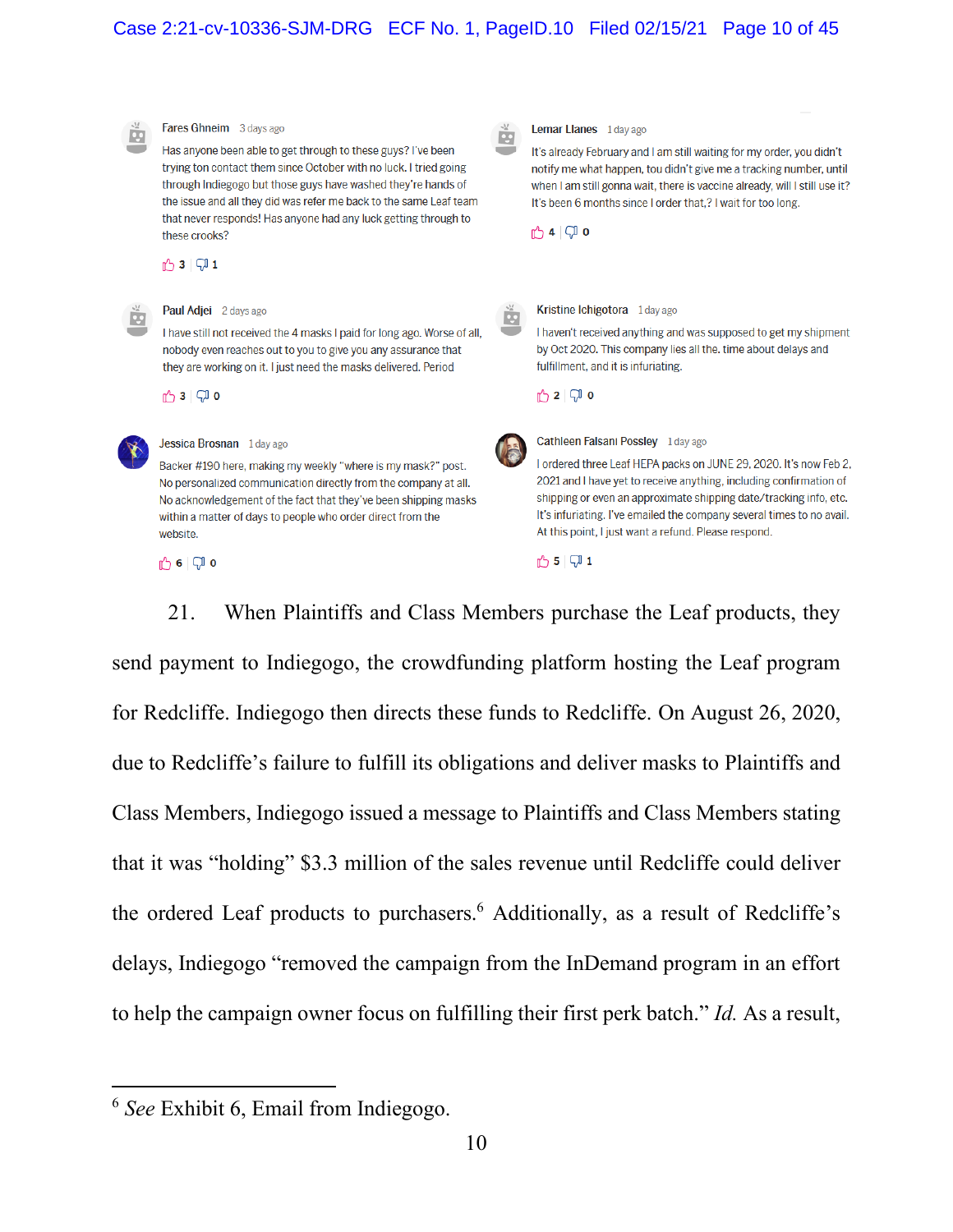consumers are no longer able to purchase Leaf products through the Indiegogo platform. Over 5 months have now passed since that message and the removal of Redcliffe's campaign from Indiegogo; yet, Plaintiffs and Class Members still have not received their purchased Leaf products.

22. Plaintiffs seek damages suffered by the Class as a result of Redcliffe's conduct, including but not limited to: (a) the money paid for the Leaf masks; and (b) reimbursement of out-of-pocket costs for, among other things, alternative masks.

23. Plaintiffs also seek injunctive relief including a prohibition on the distribution of any funds held by anyone for the Plaintiffs' and Class Members' purchase of Leaf masks being disbursed to Redcliffe.

### **CLASS ACTION ALLEGATIONS**

24. Plaintiffs incorporate all previous allegations by reference as if fully restated herein.

25. Under Fed. R. Civ. P. 23(b)(2) and (b)(3), Plaintiff seeks certification of the following class:

### **Nationwide Class:**

All persons who purchased any Leaf product directly or indirectly from Redcliffe at any time from January 1, 2020 to the present in the United States.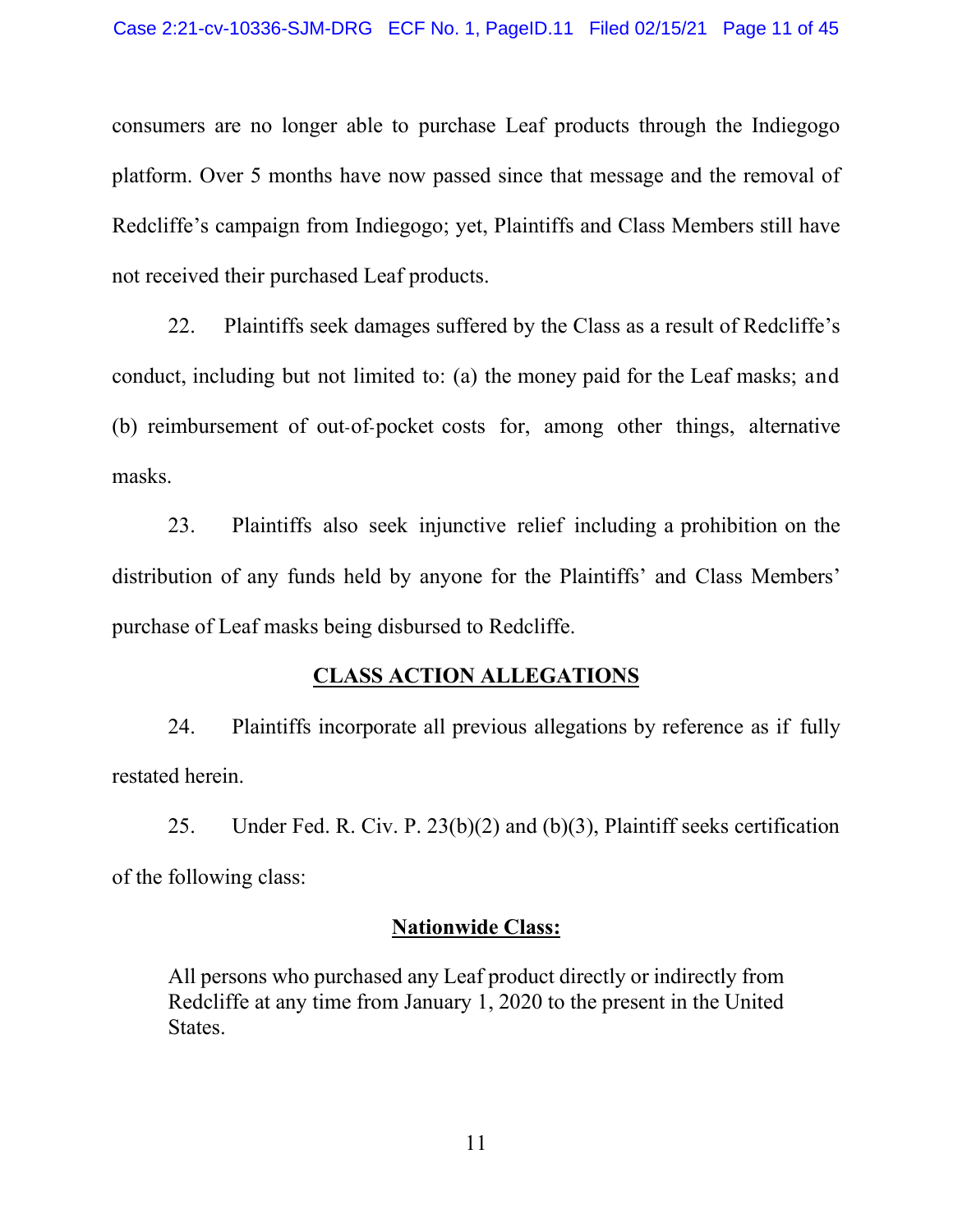26. In the alternative to the Nationwide Class, and pursuant to Fed. R. Civ.

P.  $23(c)(5)$ , Plaintiffs seeks to represent the following "State Subclasses."

### **California Subclass:**

All members of the Nationwide Class who are residents of California or purchased their Leaf product in California.

# **Michigan Subclass:**

All members of the Nationwide Class who are residents of Michigan or purchased their Leaf product in Michigan.

## **Montana Subclass:**

All members of the Nationwide Class who are residents of Montana or purchased their Leaf product in Montana.

27. Excluded from the proposed Nationwide Class and each proposed

Subclass are: Redcliffe, any affiliate, parent, or subsidiary of Redcliffe; any entity in which Redcliffe has a controlling interest; any officer, director, or employee of Redcliffe; any successor or assign of Redcliffe; anyone employed by counsel for Plaintiffs in this action; any judge to whom this case is assigned, her or her spouse, and all persons within the third degree of relationship to either of them, and the spouses of such persons; and anyone who purchased a Leaf product for resale.

## **A. Numerosity**

28. The members of the classes are so numerous that joinder of all members is impracticable. While the precise number of Class Members can only be confirmed through discovery, it is estimated that at least thousands of persons purchased Leaf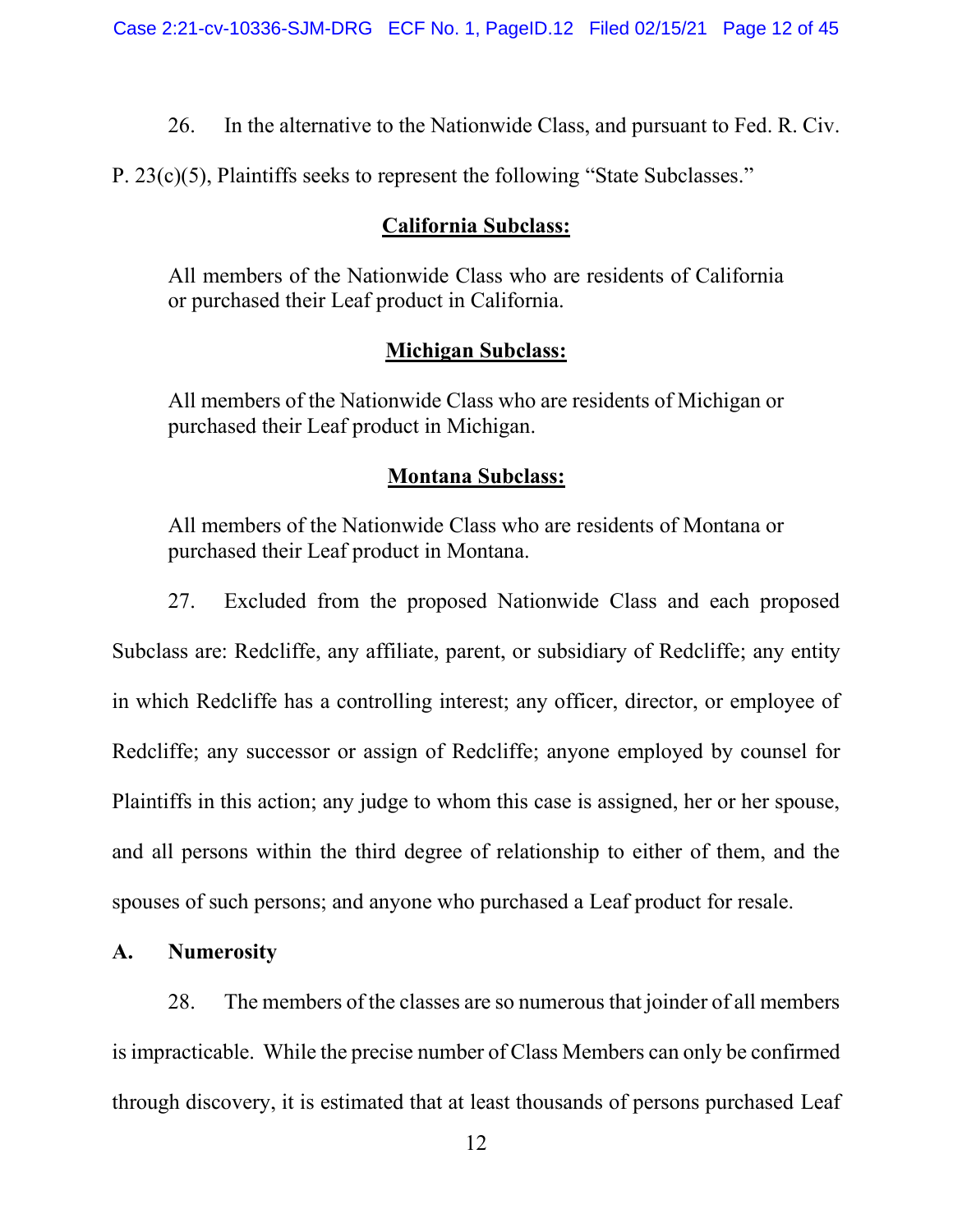products.

#### **B. Common Questions of Law and Fact Predominate**

29. There is a well-defined community of interest in the questions of law and fact affecting the Class Members.

30. There are questions of law and fact common to all members of each Class: specifically, Plaintiffs' claims arise from the same event or practice or course of conduct by Redcliffe that gives rise to those claims of the putative classes, and Plaintiffs' claims are based upon the same legal theories as those of the putative classes. Redcliffe has engaged in a pattern and practice, in violation of the law. Specifically, Redcliffe sold the Leaf products that Plaintiffs and all Class Members purchased; Redcliffe advertised the Leaf products as N95, N99, N100 rated transparent, self-cleaning, air-quality sensing reusable masks; Plaintiffs and all the Class Members relied upon Redcliffe's representations about the quality of its masks when they paid money to order them; Redcliffe knew that its statements about the Leaf masks were false and that Plaintiffs would rely on the statements in deciding to pay Redcliffe money; in reality, Redcliffe did not intend on providing anything to the Plaintiffs and the Class Members; Plaintiffs and the other members of the Class suffered damages in the form of the money paid for the Leaf masks they never received.

31. The questions of law and fact common to the Class predominate over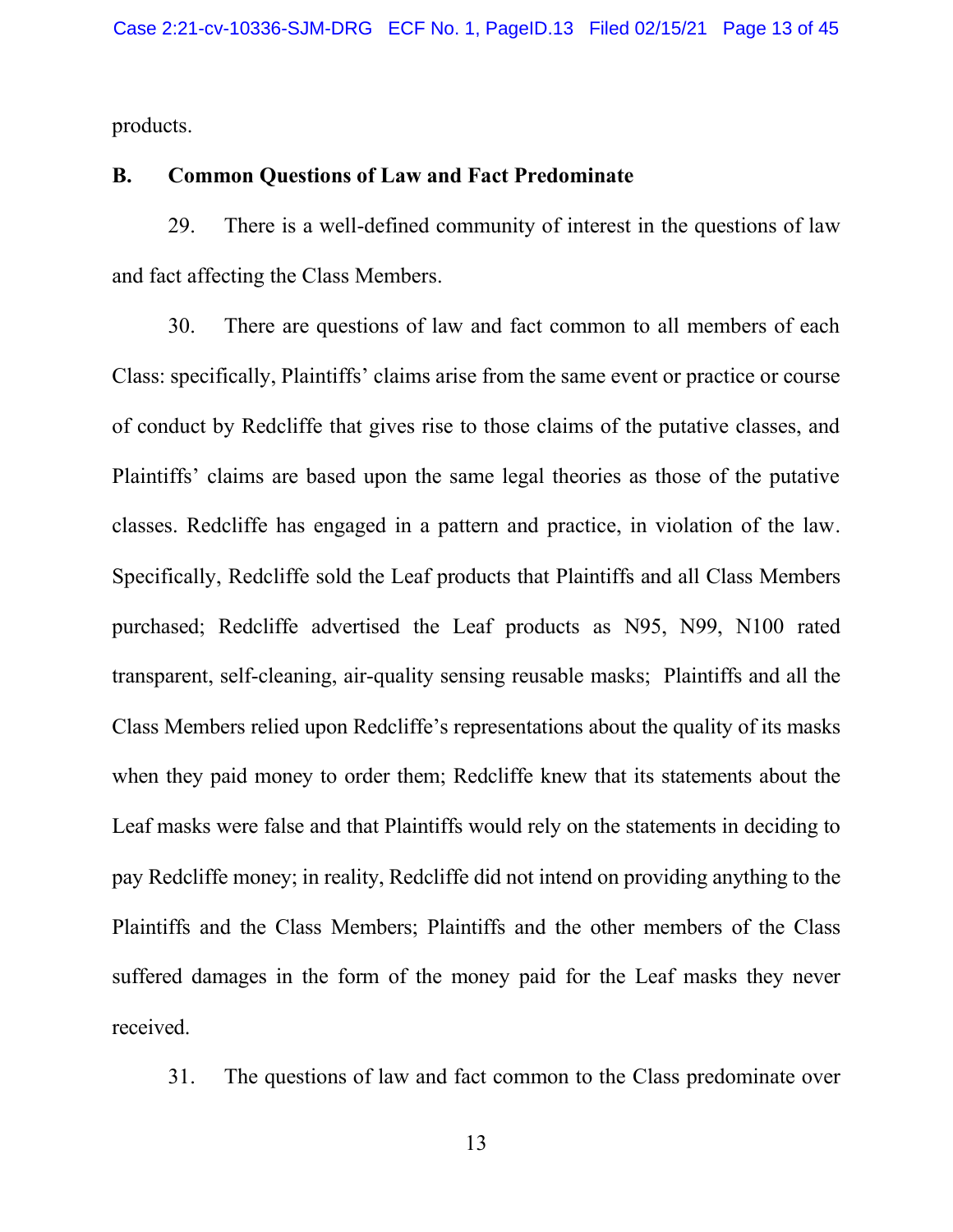questions that may affect individual members, and include:

a. Whether Redcliffe disclosed the true quality and characteristics of the Leaf Masks to Class Members prior to purchase;

b. Whether Redcliffe violated state consumer protection laws by concealing the true quality and characteristics of the Leaf masks;

c. Whether Redcliffe has systematically withheld the Leaf masks and failed to deliver them to Class Members after being purchased by Class Members;

d. Whether Class Members are entitled to actual damages and, if so, the appropriate amount; and

e. Whether Redcliffe deliberately failed to disclose material facts to Plaintiffs and the Class Members.

### **C. Typicality**

32. The claims and defenses of the Plaintiffs are representative of the Class Members they seek to represent and typical of the claims and defenses of the class because the Plaintiffs and the Class Members all purchased Leaf masks but did not receive the Leaf masks they purchased from Redcliffe.

## **D. Adequacy of Representation**

33. Plaintiffs will fairly and adequately assert and protect the interests of the proposed class because: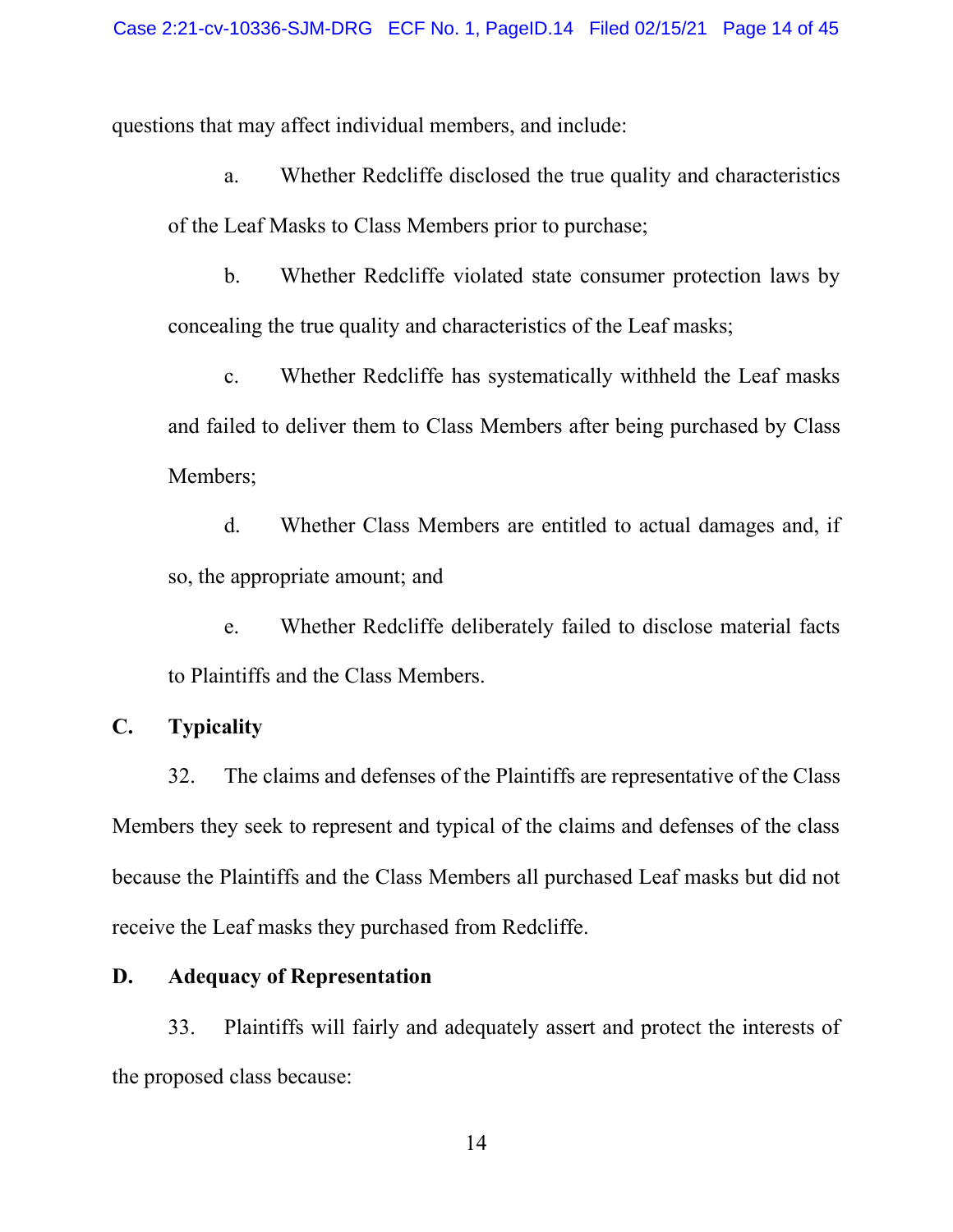a. Plaintiffs have hired attorneys who are experienced in prosecuting class action claims and will adequately represent the interests of the classes;

b. Plaintiffs have no conflict of interest that will interfere with the maintenance of this class action; and

c. Plaintiffs have suffered consumer-related injuries and damages.

#### **E. Superiority**

34. A class action provides a fair and efficient method for the adjudication of the instant controversy for the following reasons:

a. The common questions of law and fact set forth above predominate over questions affecting only individual Class Members;

b. The proposed classes are each so numerous that joinder would prove impracticable. The proposed classes, however, are not so numerous as to create manageability problems; moreover, no unusual legal or factual issues render the class unmanageable.

c. Prosecution of separate actions by individual members of the class would risk inconsistent and varying adjudications against Redcliffe;

d. The claims of the individual Class Members are small in relation to the expenses of litigation, making a class action the only procedure in which Class Members can, as a practical matter, recover for the damages done to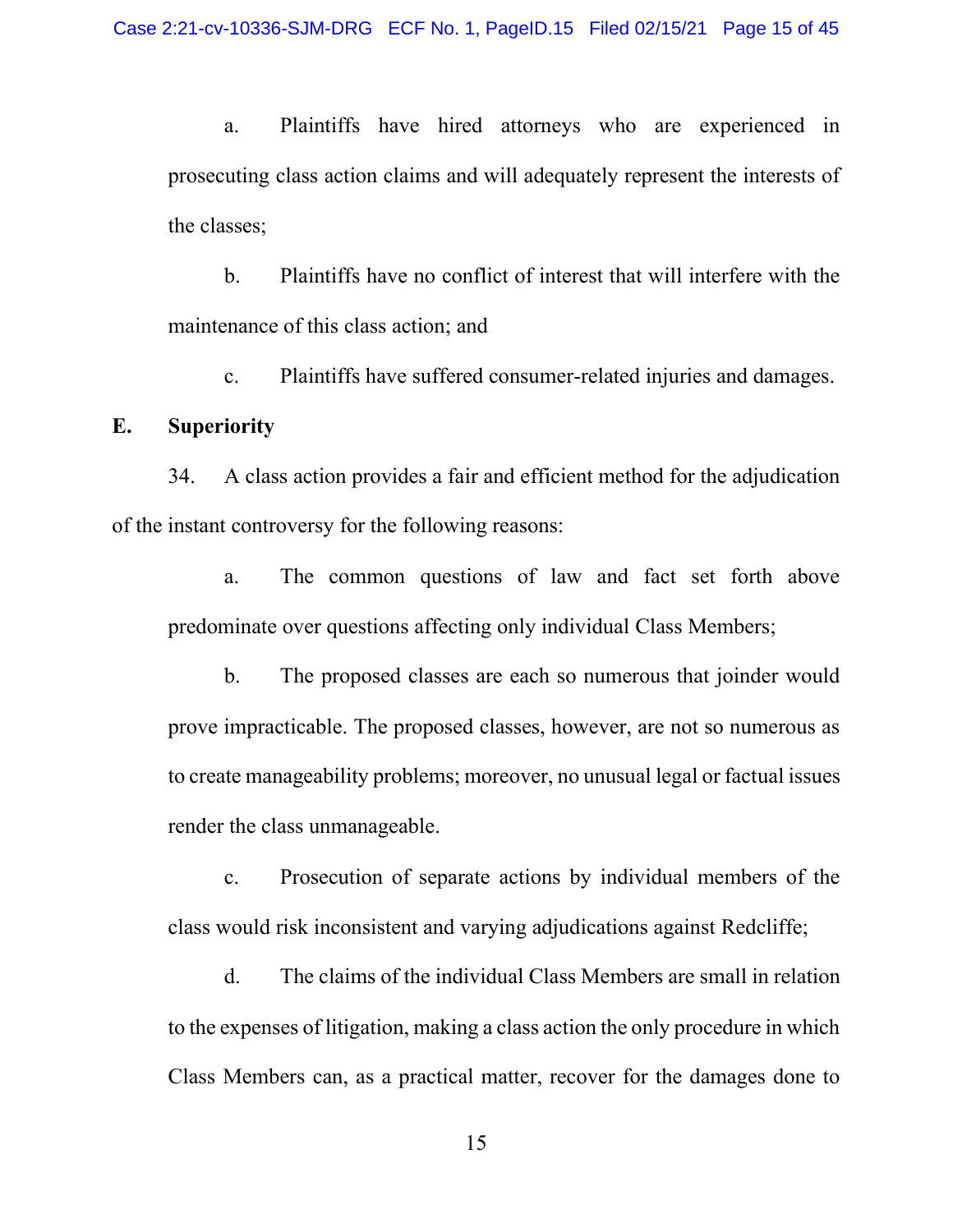them by Redcliffe.

e. A class action would be superior to, and more efficient than, adjudicating thousands of individual lawsuits.

35. In the alternative, the proposed classes may be certified because:

a. The prosecution of separate actions by the individual members of the proposed classes would create a risk of inconsistent or varying adjudication regarding individual Class Members, which would establish incompatible standards of conduct for Redcliffe;

b. The prosecution of separate actions by individual Class Members would create a risk of adjudications dispositive of the interests of other Class Members not parties to the adjudications and substantially impair or impede their ability to protect their interests; and

c. Redcliffe has acted or refused to act on grounds generally applicable to the proposed class, which justifies final and injunctive relief for the members of the proposed class as a whole.

### **COUNT I ± VIOLATIONS OF THE LANHAM ACT (15 U.S.C.A. § 1125) (On behalf of the Nationwide Class)**

36. Plaintiffs hereby re-allege and incorporate all preceding paragraphs by reference as though fully restated herein.

37. The Lanham Act (15 U.S.C.A.  $\S$  1125) prohibits "[a]ny person who, or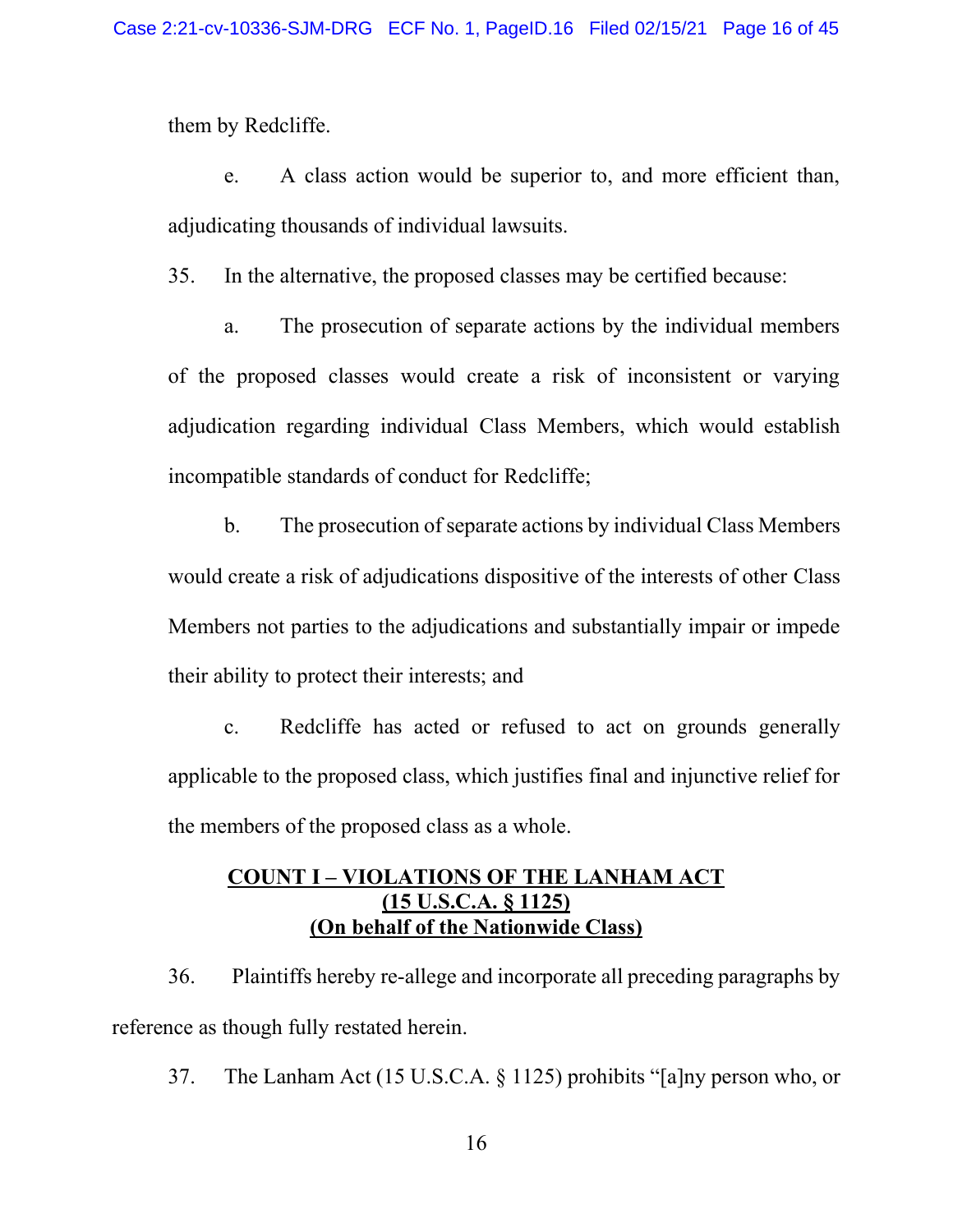in connection with any goods or services, or any container for goods, uses in commerce any word, term, name, symbol, or device, or any combination thereof, or any false designation of origin, false or misleading description of fact, or false or misleading representation of fact, which  $-(A)$  is likely to cause confusion or to cause mistake, or to deceive as to the affiliation, connection, or association of such person with another person, or as to the origin, sponsorship, or approval of his or her goods, services, or commercial activities by another person, or (B) in commercial advertising or promotion, misrepresents the nature, characteristics, qualities, or geographic origin of his or her or another person's goods, services, or commercial activities." 15 U.S.C.A.  $\S 1125(a)(1)$ .

38. In the course of its business, Redcliffe willfully failed to disclose that the Leaf masks do not provide the particle-filtering, self-cleaning, air-quality sensing capabilities as advertised and certified, and their quality and characteristics are far worse than a reasonable consumer would expect given the representations made by Redcliffe. Redcliffe also engaged in unlawful trade practices by employing deception, deceptive acts or practices, fraud, misrepresentations, or concealment, suppression, or omission of any material fact with intent that others rely upon such concealment, suppression, or omission, in connection with the sale of the Leaf masks.

39. Redcliffe also concealed the fact that it did not intend to deliver the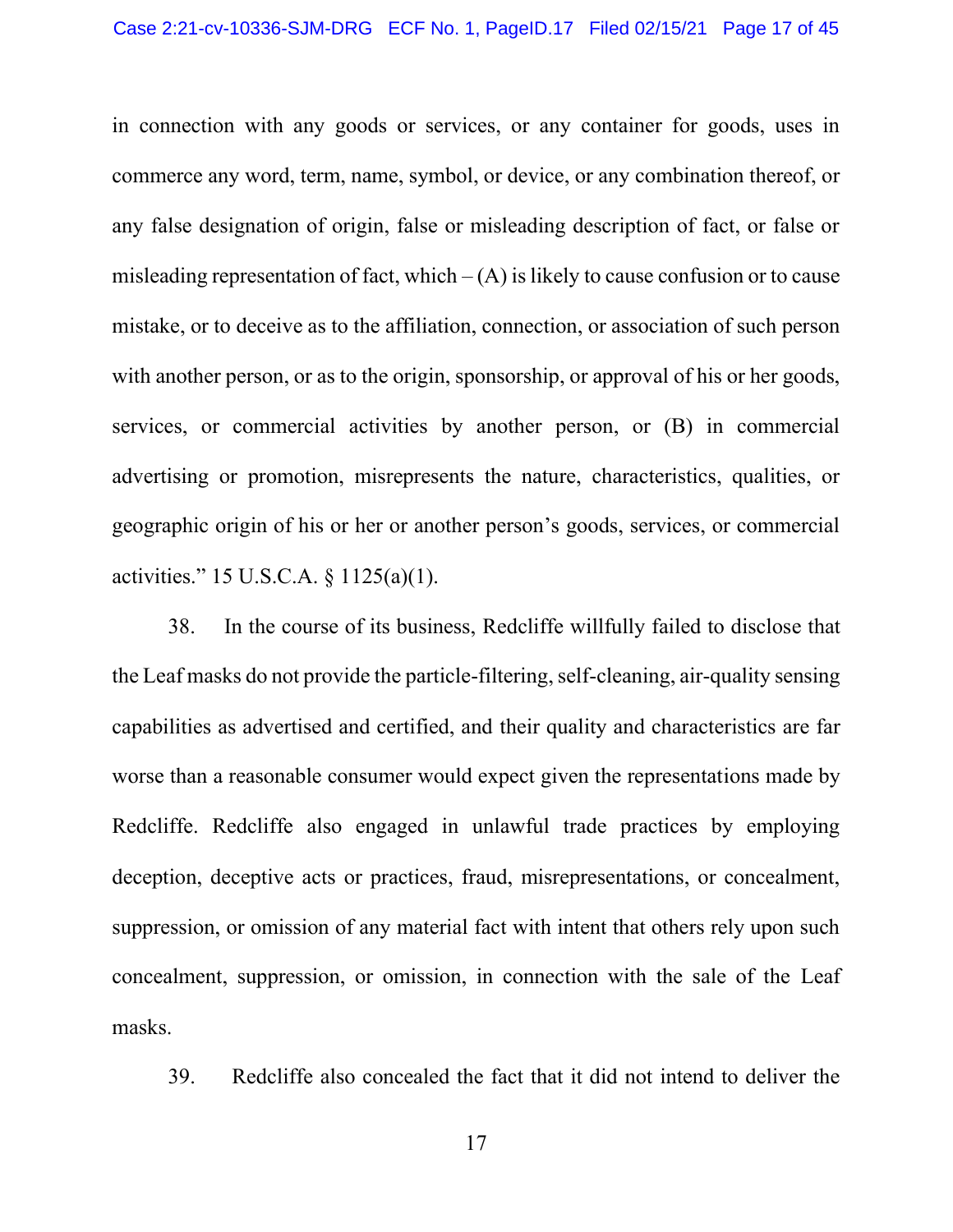Leaf products to Plaintiffs and Class Members upon their purchase of these products.

40. Redcliffe's unfair or deceptive acts or practices were likely to and did in fact cause confusion and mistake and deceive reasonable consumers, including Plaintiffs and Class Members, about the particle-filtering, self-cleaning, air-quality sensing capabilities of the Leaf masks, and that their quality and characteristics are far worse than a reasonable consumer would expect given the representations made by Redcliffe.

41. Redcliffe intentionally and knowingly misrepresented material facts regarding the Leaf masks with intent to mislead Plaintiffs and Class Members.

42. Redcliffe knew or should have known that its conduct violated the Lanham Act.

43. Absent Redcliffe's misrepresentations and omissions, Plaintiffs and Class Members would not have purchased the Leaf products, would not have purchased the Leaf products at the prices they paid, and/or would have purchased alternative or less expensive masks of higher quality that they could have received immediately. Accordingly, Plaintiffs and Class Members overpaid for the Leaf products and did not receive the benefit of their bargain.

44. As a direct and proximate result of Redcliffe's breach of the Agreement, Plaintiffs and Class Members have been damaged in an amount to be proven at trial, which shall include, but is not limited to, all compensatory damages,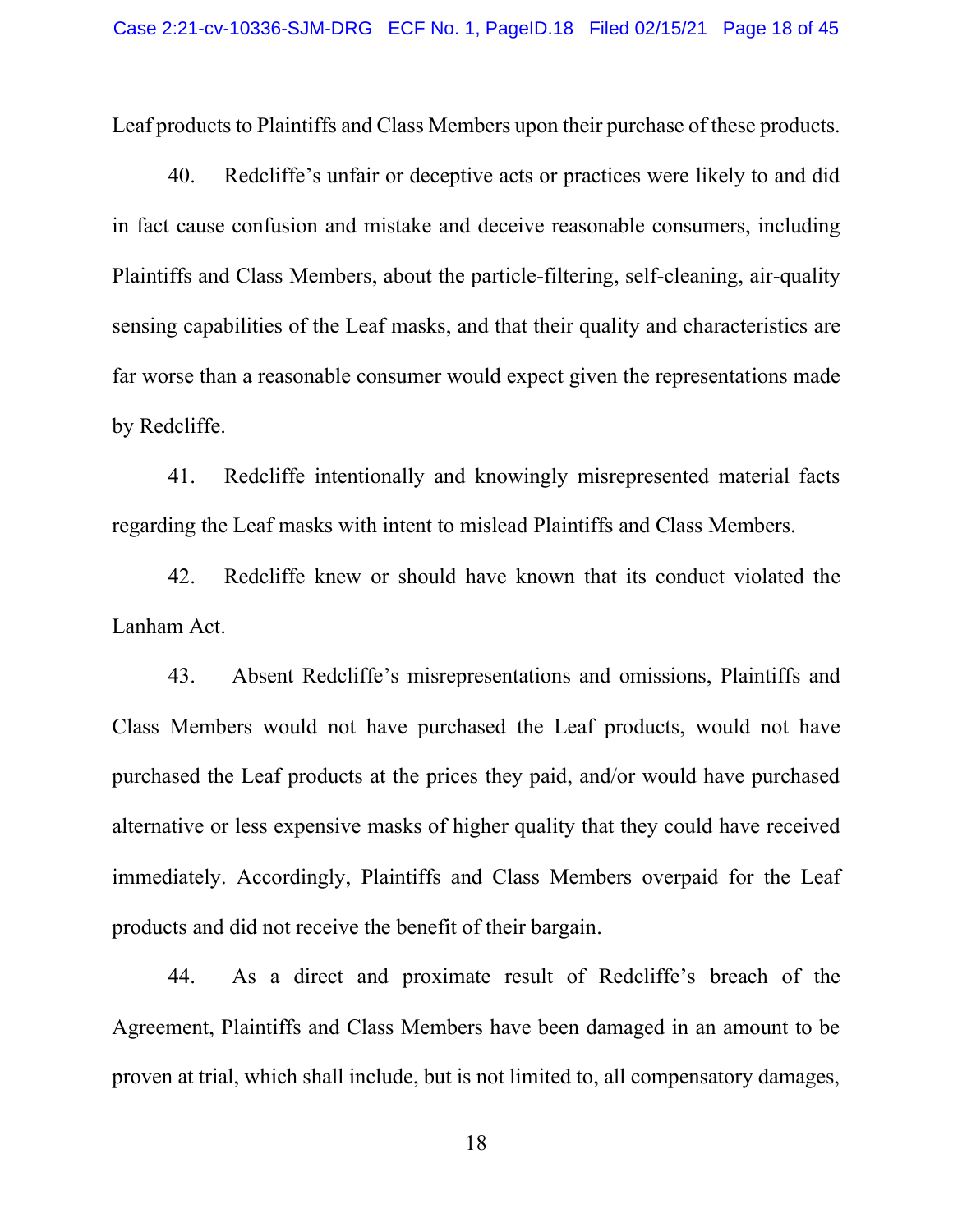incidental and consequential damages, and other damages allowed by law. Plaintiffs and Class Members also seek equitable relief including, but not limited to, recission and disgorgement.

# **COUNT II - BREACH OF CONTRACT (On behalf of the Nationwide Class or, alternatively, the State Subclasses)**

45. Plaintiffs hereby re-allege and incorporate all preceding paragraphs by reference as though fully restated herein.

46. The Plaintiffs and Class Members each had an Agreement with Redcliffe for the purchase of Leaf masks.

47. Redcliffe's misrepresentations and omissions alleged herein, including Redcliffe's failure to disclose the true quality and characteristics of the Leaf masks and that delivery of the product would either be significantly delayed or would not occur, caused Plaintiffs and Class Members to make their purchases of Leaf products. Absent those misrepresentations and omissions, Plaintiffs and Class Members would not have purchased the Leaf products, would not have purchased the Leaf products at the prices they paid, and/or would have purchased alternative or less expensive masks of higher quality that they could have received immediately. Accordingly, Plaintiffs and Class Members overpaid for the Leaf products and did not receive the benefit of their bargain.

48. By failing to deliver the Leaf masks as agreed and by absconding with Plaintiffs' money, Redcliffe has materially breached the Agreement.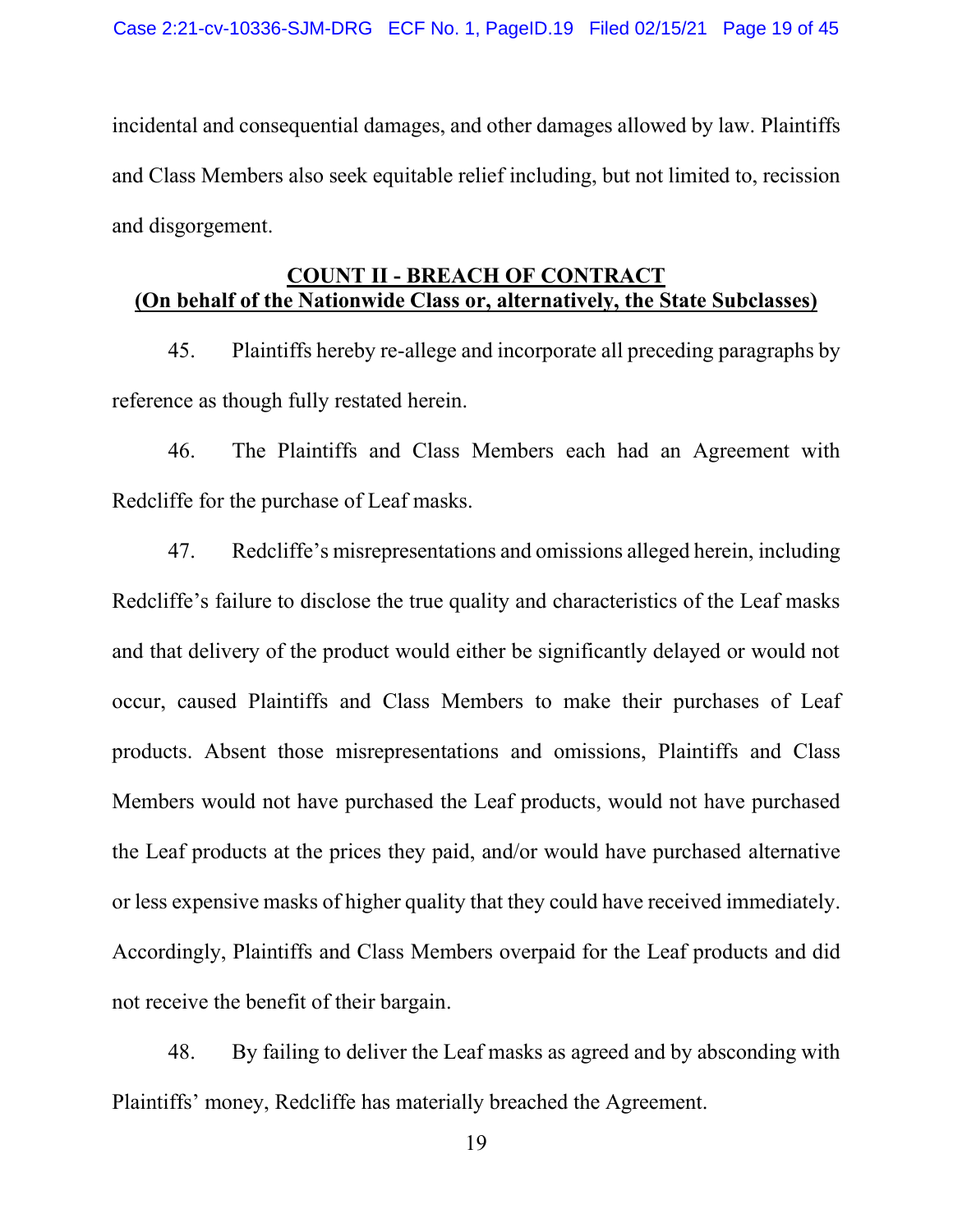49. Due to Redcliffe's actions, specific performance of the contract is not an adequate remedy and Plaintiffs and Class Members seek recission.

50. As a direct and proximate result of Redcliffe's breach of the Agreement, Plaintiffs and Class Members have been damaged in an amount to be proven at trial, which shall include, but is not limited to, all compensatory damages, incidental and consequential damages, and other damages allowed by law. Plaintiffs and Class Members also seek equitable relief including, but not limited to, recission and disgorgement.

## **COUNT III ± FRAUDULENT MISREPRESENTATION (On behalf of the Nationwide Class or, alternatively, the State Subclasses)**

51. Plaintiffs incorporate herein all previous allegations made in this Complaint as if fully restated herein.

52. Redcliffe made material representations to Plaintiffs that they would deliver the Leaf masks as advertised, that the masks would have the qualities and characteristics that Redcliffe advertised, and that the certifications and approvals Redcliffe advertised were true.

53. These material representations were false.

54. Redcliffe either knew that these representations were false or made them recklessly without knowledge of their truth.

55. Redcliffe made these representations with the intent that Plaintiffs would rely upon them and pay money to Redcliffe.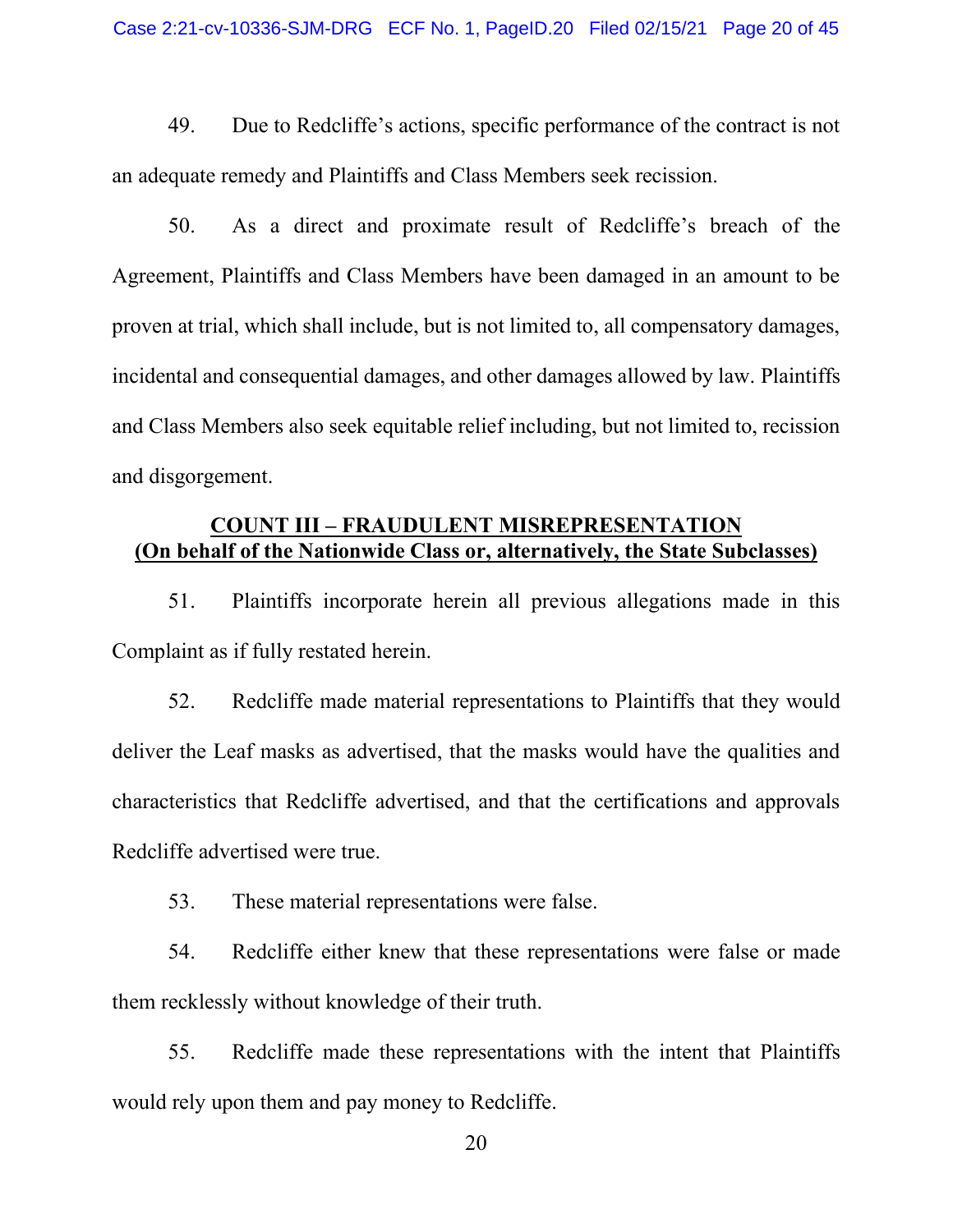- 56. Plaintiffs did, in fact, act in reliance upon Redcliffe's representations.
- 57. Plaintiffs, as a result, suffered damages.

58. As a direct and proximate result of Redcliffe's fraudulent misrepresentation, Plaintiffs and Class Members have been damaged in an amount to be proven at trial, which shall include, but is not limited to, all compensatory damages, incidental and consequential damages, and other damages allowed by law. Plaintiffs and Class Members also seek equitable relief including, but not limited to, recission and disgorgement.

# **COUNT IV ± FRAUDULENT CONCEALMENT (On behalf of the Nationwide Class or, alternatively, the State Subclasses)**

59. Plaintiffs incorporate herein all previous allegations made in this Complaint as if fully restated herein.

60. Redcliffe concealed the true qualities and characteristics of the Leaf masks and products. Despite numerous opportunities to do so, Redcliffe failed to convey the true nature of the masks and products to Plaintiffs and Class Members.

61. Redcliffe also concealed the fact that it did not intend to deliver the Leaf products to Plaintiffs and Class Members upon their purchase of these products.

62. Redcliffe could have provided this information to Plaintiffs and Class Members through either: Redcliffe's website, the Indiegogo platform, through correspondence to Plaintiffs and Class Members at the time of their purchase, or other direct correspondence to Plaintiffs and Class Members. However, Redcliffe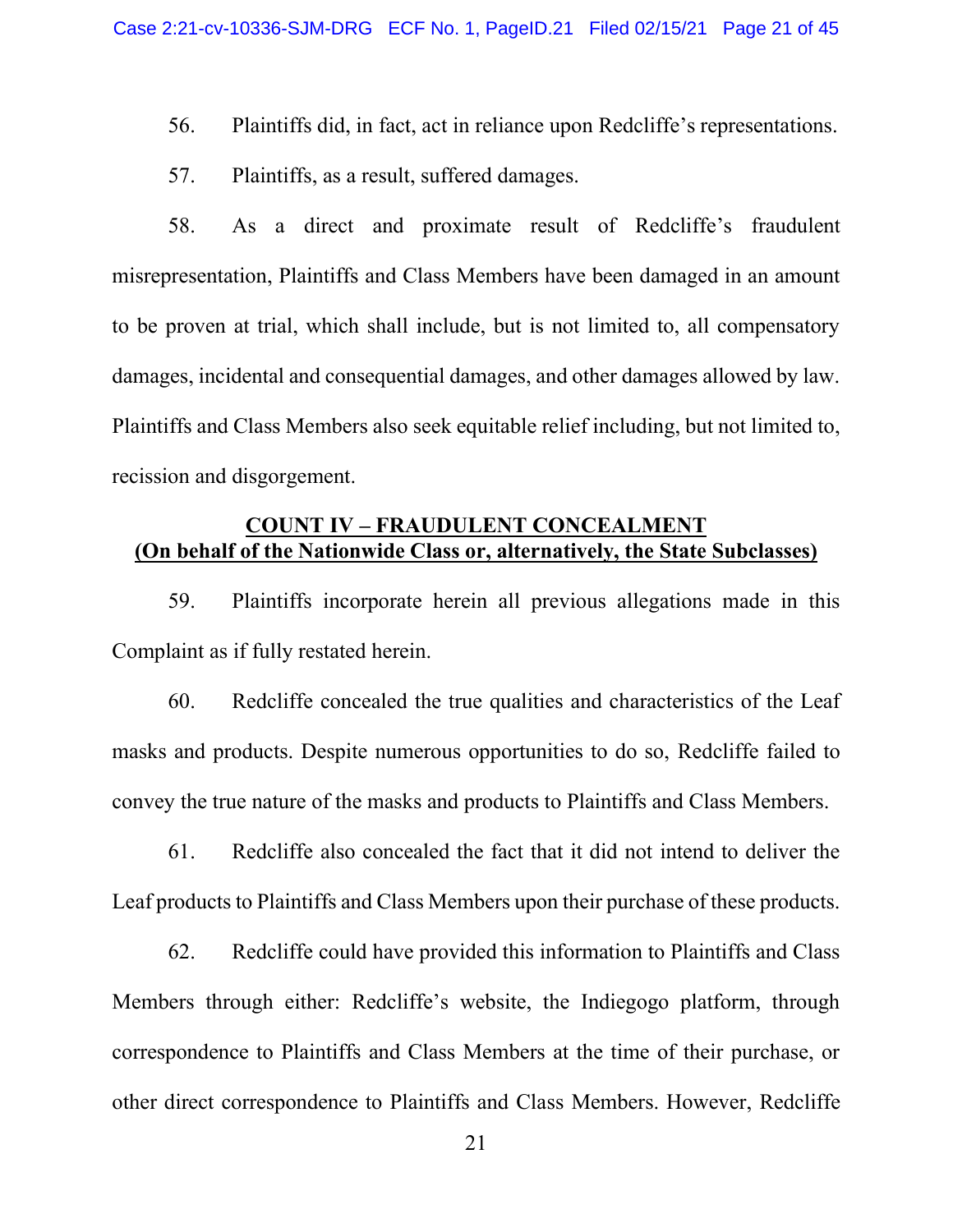failed to provide this information and concealed it from Plaintiffs and Class Members.

63. Redcliffe had a duty to disclose that it did not intend to deliver these masks and products to Plaintiffs and Class Members and that the products do not meet the quality and characteristics that Redcliffe claims they do. The masks and products are far worse than a reasonable consumer would expect given Redcliffe's representations and the premium prices paid for the products and Redcliffe had exclusive knowledge of the true quality and characteristics of the products and the timeline of delivering the products to Plaintiffs and Class Members. Having volunteered information, Redcliffe had a duty to provide not just the partial truth, but the whole truth.

64. Because Plaintiffs and Class Members relied on Redcliffe's material representations or omissions of fact that the products they were purchasing were effective, of high quality, and operate in accordance with Redcliffe's assurances.

65. As alleged in this Complaint, at all relevant times, Redcliffe has held out the Leaf products to be safe, effective, and of high quality and has intentionally failed to disclose the true quality of the products or that Redcliffe did not intend to deliver these marketed products to Plaintiffs and Class Members.

66. The truth about the quality and characteristics of the Leaf products and the fact that Redcliffe did not intend to deliver them to Plaintiffs and Class Members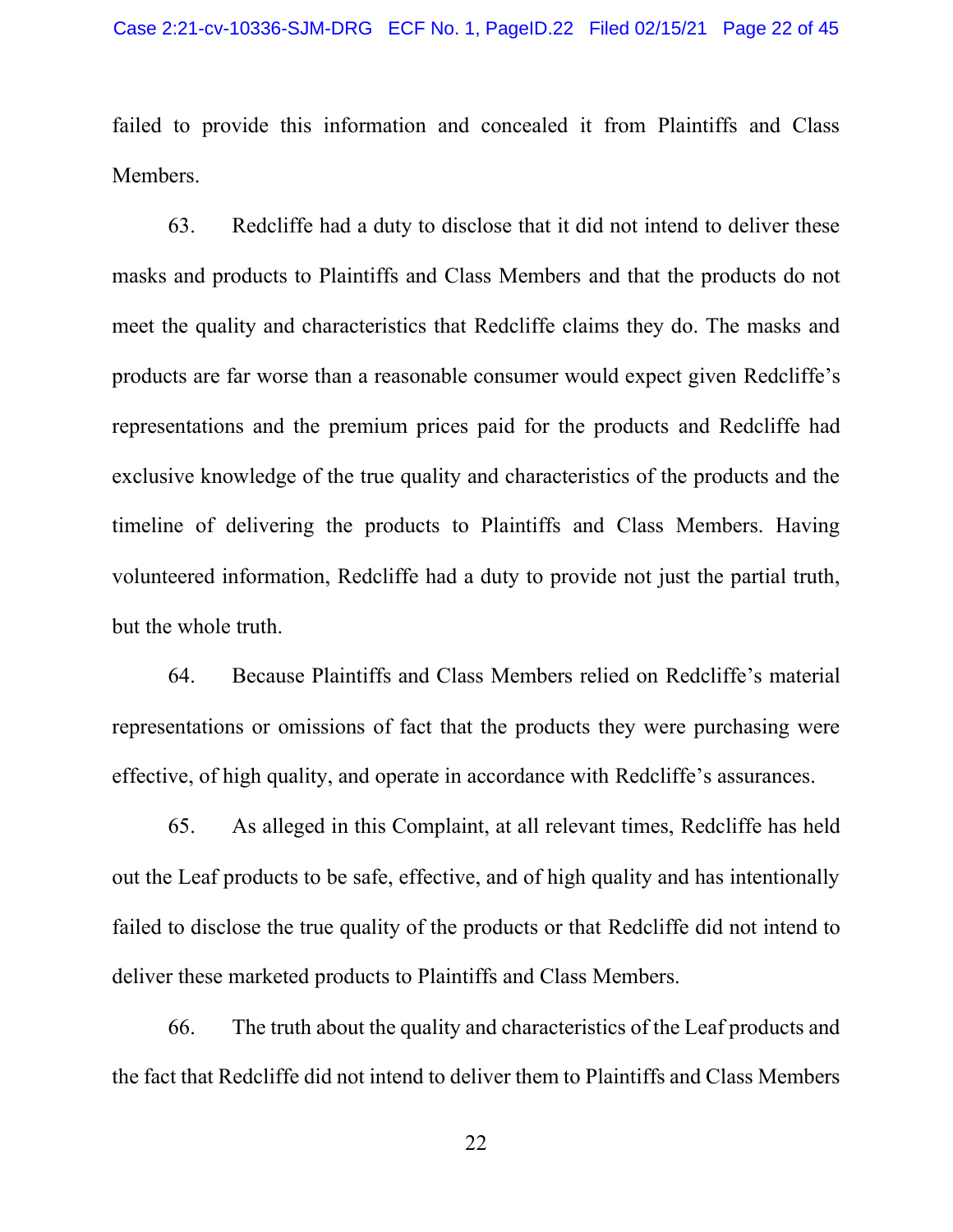upon purchase was known only to Redcliffe. Plaintiffs and Class Members did not know of these facts and Redcliffe actively concealed these facts from Plaintiffs and Class Members.

67. Plaintiffs and Class Members reasonably relied upon Redcliffe's deception. They had no way of knowing Redcliffe's representations were false and/or misleading. As consumers, Plaintiffs and Class Members did not, and could not, unravel Redcliffe's deception on their own.

68. Redcliffe concealed and suppressed material facts concerning the true quality and characteristics with the Leaf products and the delivery of these products. Redcliffe put an emphasis on profits and sales over compliance with its contract with Plaintiffs and Class Members and applicable laws.

69. Redcliffe's false representations were material to consumers because they concerned the quality and characteristics of products meant to protect Plaintiffs and Class Members from the deadly COVID-19 pandemic. Redcliffe's representations played a significant role in the purchasing decisions of Plaintiffs and Class Members.

70. Redcliffe still has not made full and adequate disclosures and continues to defraud Plaintiffs and Class Members.

71. Plaintiffs and Class Members were unaware of the omitted material facts referenced herein, and they would not have acted as they did if they had known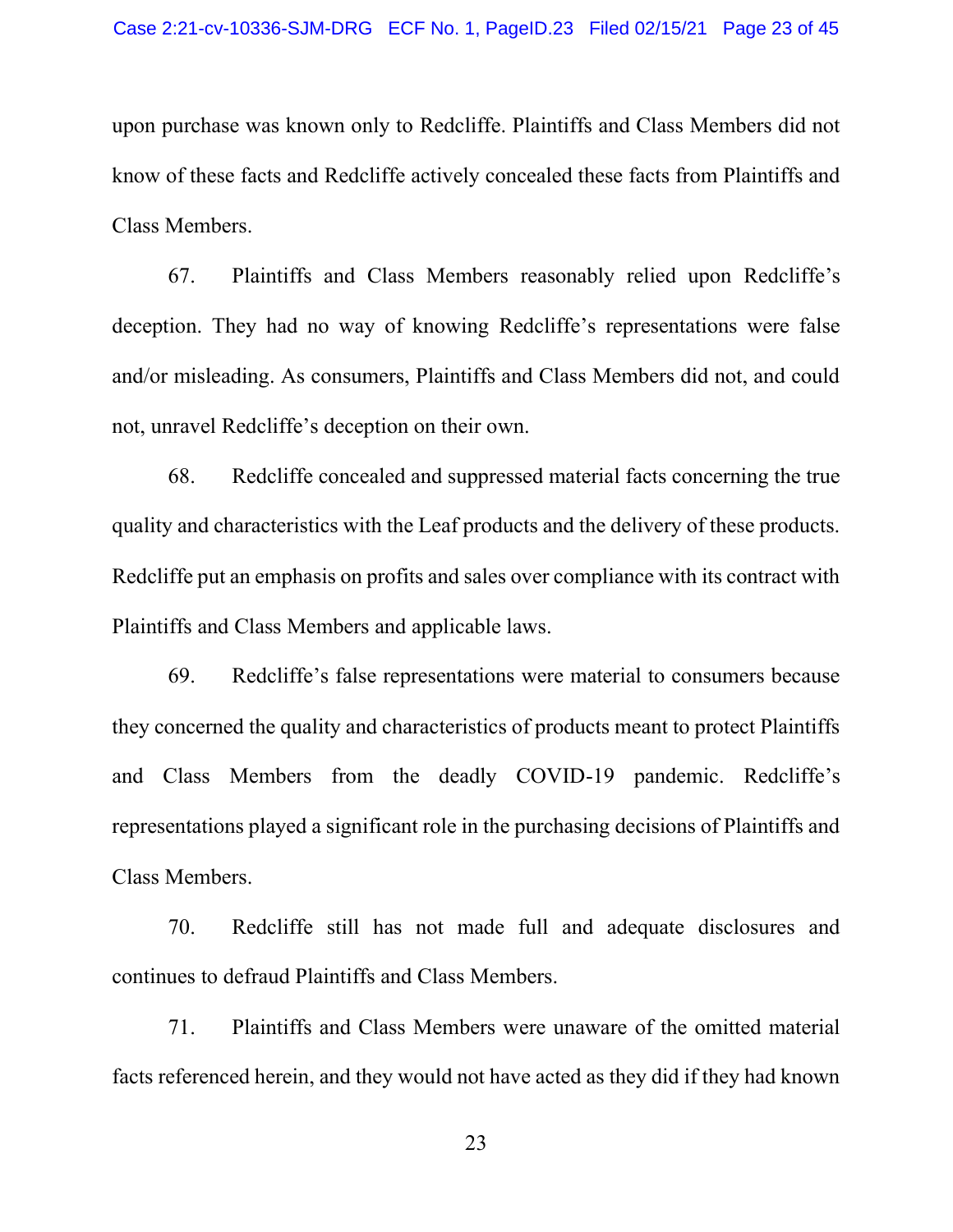of the concealed and/or suppressed facts, in that they would not have purchased the Leaf products.

72. Because of the concealment and/or suppression of the facts, Plaintiffs and Class Members have sustained damage because they overpaid for products and suffered and continue to suffer increased costs related to purchasing alternative, effective masks. Had they been aware of the true facts, Plaintiffs and Class Members would not have purchased the Leaf products or would have paid less.

73. Accordingly, as a direct and proximate result of Redcliffe's actions, Redcliffe is liable to Plaintiffs and Class Members for damages in an amount to be proven at trial, which shall include, but is not limited to, all compensatory damages, incidental and consequential damages, and other damages allowed by law. Plaintiffs and Class Members also seek equitable relief including, but not limited to, recission and disgorgement.

74. Redcliffe's acts were done wantonly, maliciously, oppressively, deliberately, with intent to defraud, and in reckless disregard of Plaintiffs' and Class Members' rights and the representations that Redcliffe made to them in order to enrich Redcliffe. Redcliffe's conduct warrants an assessment of punitive damages in an amount sufficient to deter such conduct in the future, which amount is to be determined at trial.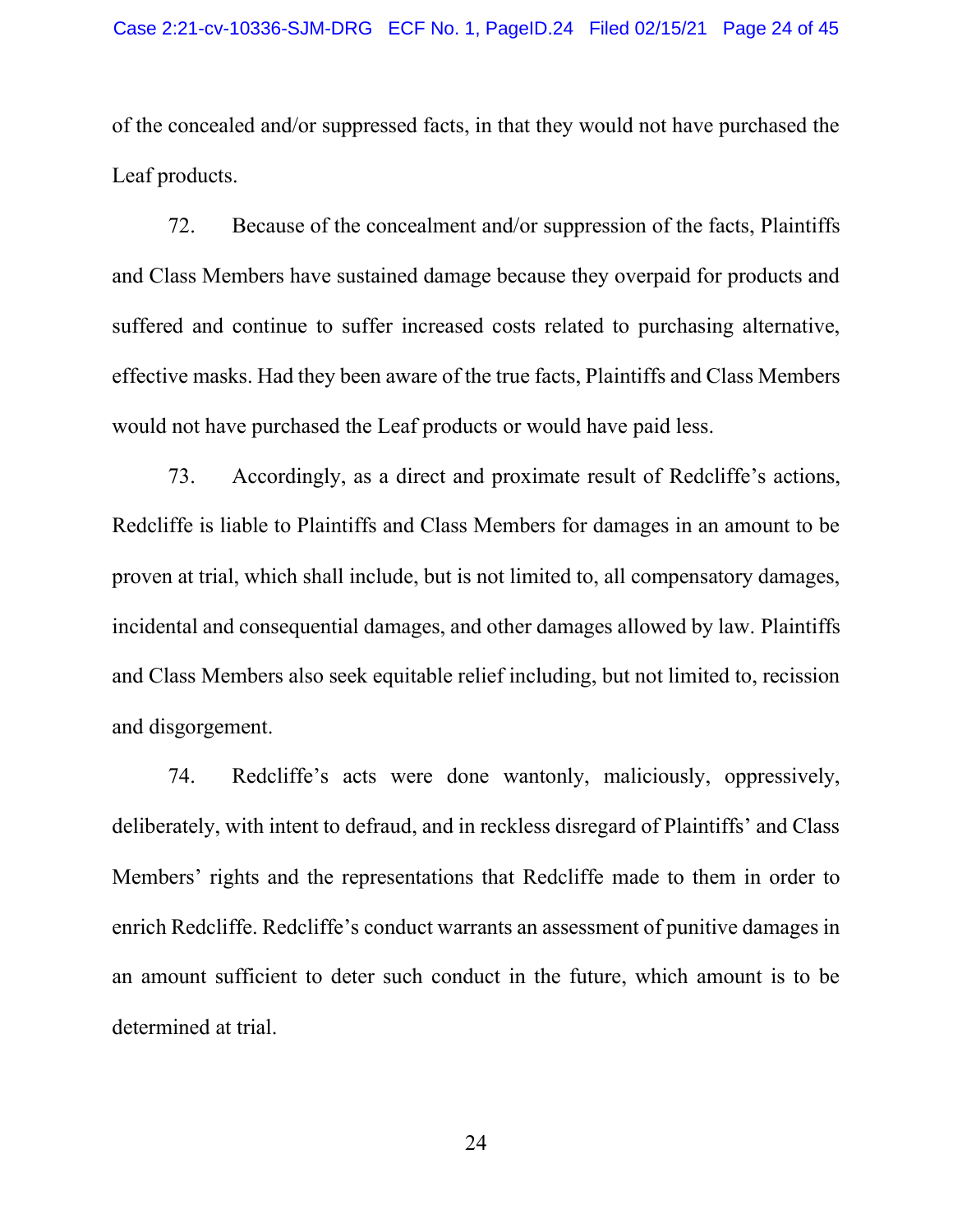## **COUNT V ± STATUTORY CONVERSION (MICH. COMP. LAWS § 600.2919a) (On behalf of the Nationwide Class or, alternatively, the State Subclasses)**

75. Plaintiffs incorporate herein all previous allegations made in this Complaint as if fully restated herein.

76. Redcliffe's actions described in the Complaint constitute a wrongful conversion of Plaintiffs' and Class Members' money in violation of MICH. COMP. LAWS § 600.2919a.

77. As set forth herein, Redcliffe wrongfully took control of and exerted dominion over specific, identifiable funds by means of fraud.

78. Redcliffe converted Plaintiffs' money for its own use.

79. As a direct and proximate result of Redcliffe's statutory conversion, Plaintiffs and Class Members have been damaged in an amount to be proven at trial, which shall include, but is not limited to, all compensatory damages, incidental and consequential damages, treble damages, costs and attorneys' fees, and other damages allowed by law. Plaintiffs and Class Members also seek equitable relief including, but not limited to, recission and disgorgement.

80. Pursuant to MICH. COMP. LAWS § 600.2919a, Plaintiffs are entitled to recover three times the amount of damages sustained, plus costs and reasonable attorney fees.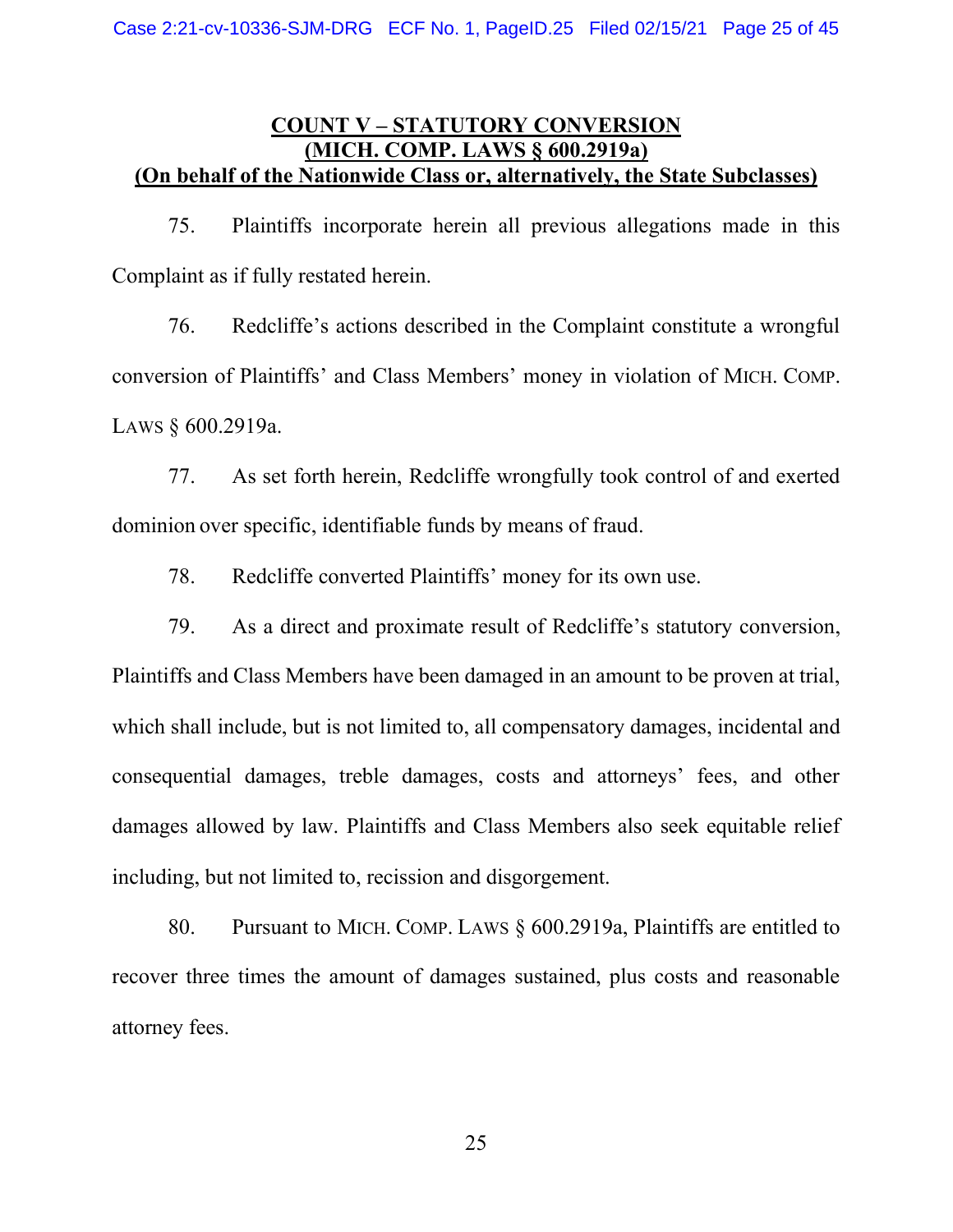## **COUNT VI ± COMMON LAW CONVERSION (On behalf of the Nationwide Class or, alternatively, the State Subclasses)**

81. Plaintiffs incorporate herein all previous allegations made in this Complaint as if fully restated herein.

82. Redcliffe's actions as described in the Complaint constitute a wrongful conversion of Plaintiffs' and Class Members' money in violation of common law.

83. As set forth herein, Redcliffe wrongfully took control of and exerted dominion over specific, identifiable funds by means of fraud.

84. The acts described in this Complaint constitute an unlawful conversion of Plaintiffs' property, resulting in damages to Plaintiff.

85. As a direct and proximate result of Redcliffe's common law conversion, Plaintiffs and Class Members have been damaged in an amount to be proven at trial, which shall include, but is not limited to, all compensatory damages, incidental and consequential damages, and other damages allowed by law. Plaintiffs and Class Members also seek equitable relief including, but not limited to, recission and disgorgement.

## **COUNT VII ± EMBEZZLEMENT (MICH. COMP. LAWS § 600.2919a & MICH. COMP. LAWS § 750.174) (On behalf of the Nationwide Class or, alternatively, the State Subclasses)**

86. Plaintiffs incorporate herein all previous allegations made in this Complaint as if fully restated herein.

87. Redcliffe has wrongfully exerted dominion over, converted, and/or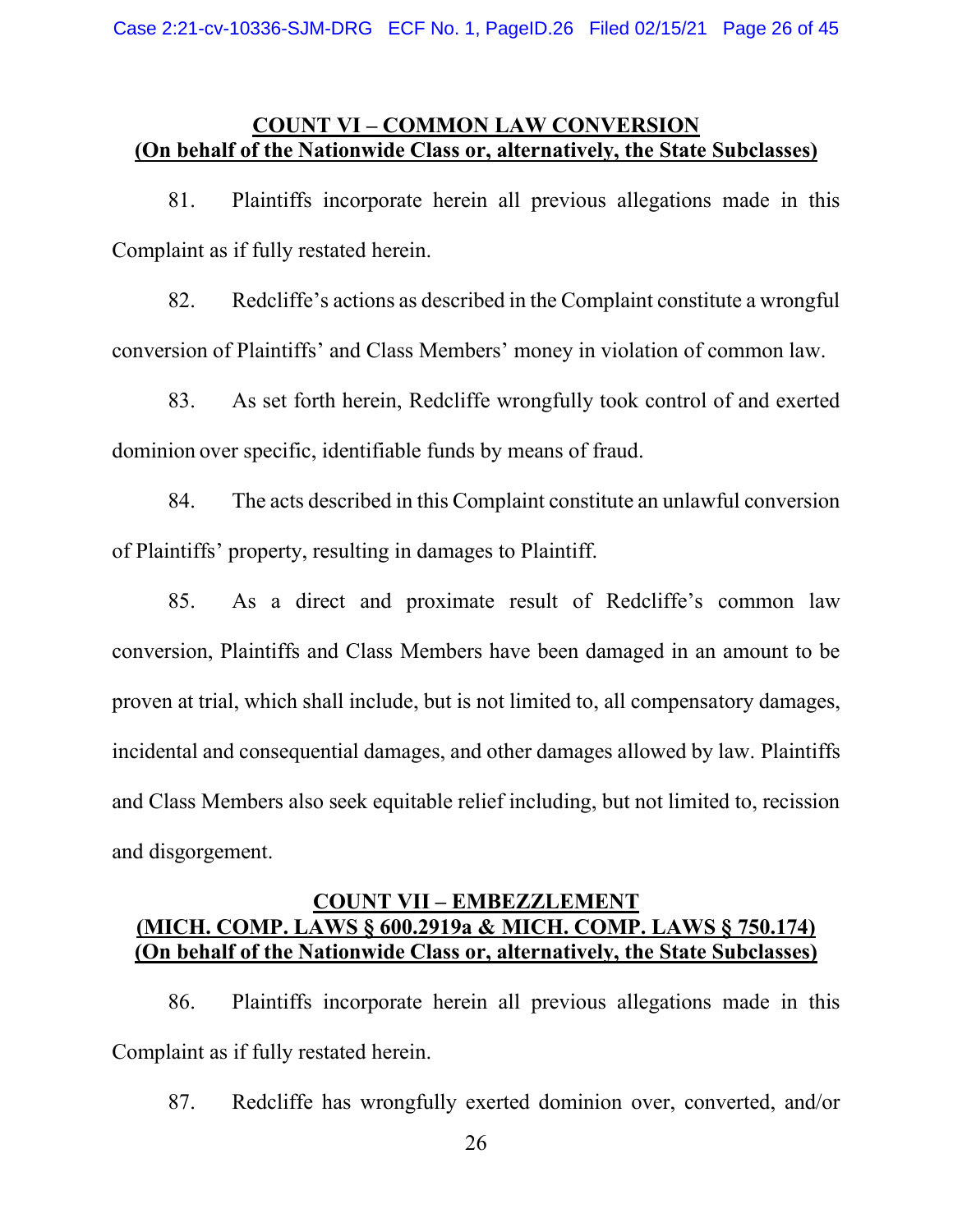embezzled property belonging, in whole or in part, to Plaintiffs with the intent of taking and controlling the same to the exclusion of Plaintiffs under common law and statutory law pursuant to MICH. COMP. LAWS § 600.2919a and MICH. COMP. LAWS § 750.174.

88. As a direct and proximate result of Redcliffe's embezzlement, Plaintiffs and Class Members have been damaged in an amount to be proven at trial, which shall include, but is not limited to, all compensatory damages, incidental and consequential damages, treble damages, costs and attorneys' fees, and other damages allowed by law. Plaintiffs and Class Members also seek equitable relief including, but not limited to, recission and disgorgement.

89. Pursuant to MICH. COMP. LAWS § 600.2919a, Plaintiffs are entitled to recover three times the amount of damages sustained, plus costs and reasonable attorney fees.

## **COUNT VIII ± UNJUST ENRICHMENT (On behalf of the Nationwide Class or, alternatively, the State Subclasses)**

90. Plaintiffs incorporate herein all previous allegations made in this Complaint as if fully restated herein.

91. As a result of Redcliffe's wrongful activities as fully described in this Complaint, Redcliffe has been unjustly enriched, including, but not limited to, the amounts of funds paid to them, converted and obtained by fraud from Plaintiff.

92. Retention of such benefits by Redcliffe is inequitable.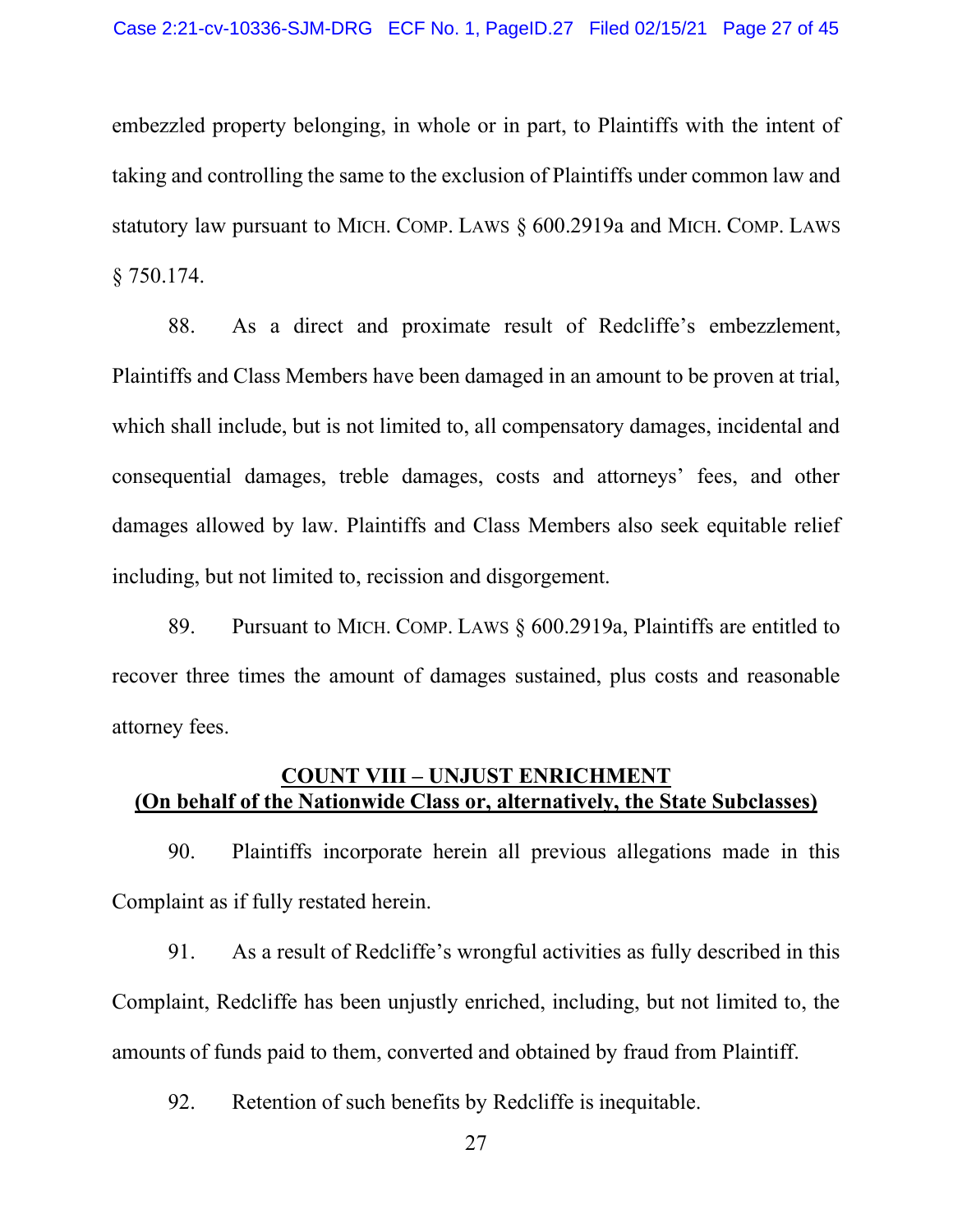93. As a direct and proximate result of Redcliffe's unjust enrichment, Plaintiffs and Class Members have been damaged in an amount to be proven at trial, which shall include, but is not limited to, all compensatory damages, incidental and consequential damages, and other damages allowed by law. Plaintiffs and Class Members also seek equitable relief including, but not limited to, recission and disgorgement.

### **COUNT IX ± MICHIGAN CONSUMER PROTECTION ACT (MICH. COMP. LAWS § 445.903** *et seq.***) (On behalf of the Michigan Subclass)**

94. Plaintiffs incorporate all previous allegations as though fully restated herein.

95. The Michigan Consumer Protection Act ("Michigan CPA") prohibits ³[u]nfair, unconscionable, or deceptive methods, acts, or practices in the conduct of trade or commerce," including "[f]ailing to reveal a material fact, the omission of which tends to mislead or deceive the consumer, and which fact could not reasonably be known by the consumer"; "[m]aking a representation of fact or statement of fact material to the transaction such that a person reasonably believes the represented or suggested state of affairs to be other than it actually is"; or "[f]ailing to reveal facts that are material to the transaction in light of representations of fact made in a positive manner." MICH. COMP. LAWS  $§$  445.903(1).

96. Plaintiffs and Class Members are "person[s]" within the meaning of the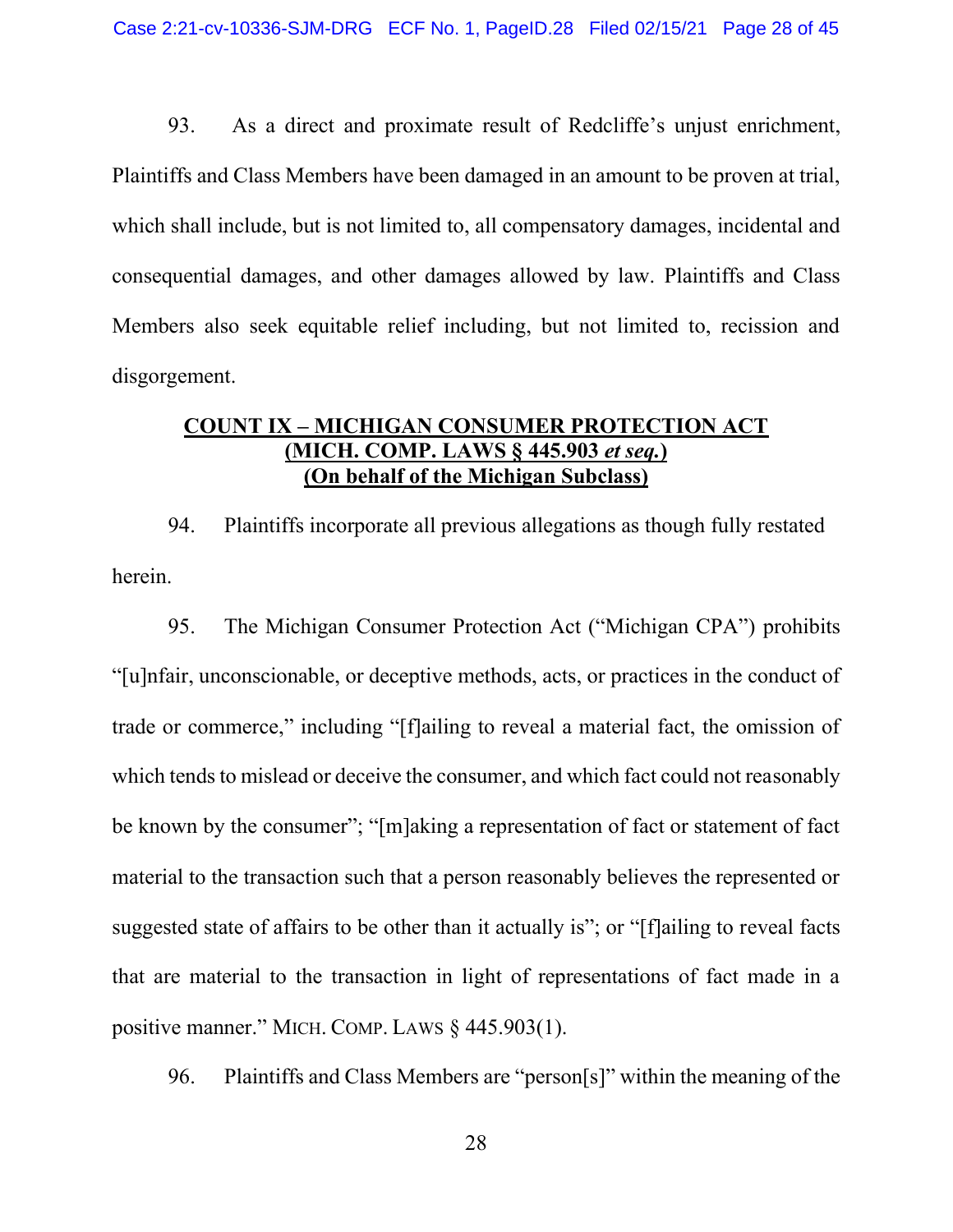MICH. COMP. LAWS § 445.902(1)(d).

97. Redcliffe is a "person" engaged in "trade or commerce" within the meaning of the MICH. COMP. LAWS  $\&$  445.902(1)(d) and (g).

98. In the course of its business, Redcliffe willfully failed to disclose that the Leaf masks do not provide the particle-filtering, self-cleaning, air-quality sensing capabilities as advertised and certified, and their quality and characteristics are far worse than a reasonable consumer would expect given the representations made by Redcliffe. Redcliffe also engaged in unlawful trade practices by employing deception, deceptive acts or practices, fraud, misrepresentations, or concealment, suppression, or omission of any material fact with intent that others rely upon such concealment, suppression, or omission, in connection with the sale of the Leaf masks.

99. Redcliffe also concealed the fact that it did not intend to deliver the Leaf products to Plaintiffs and Class Members upon their purchase of these products.

100. Redcliffe's unfair or deceptive acts or practices were likely to and did in fact deceive reasonable consumers, including Plaintiffs and Class Members, about the particle-filtering, self-cleaning, air-quality sensing capabilities of the Leaf masks, and that their quality and characteristics are far worse than a reasonable consumer would expect given the representations made by Redcliffe.

101. Redcliffe intentionally and knowingly misrepresented material facts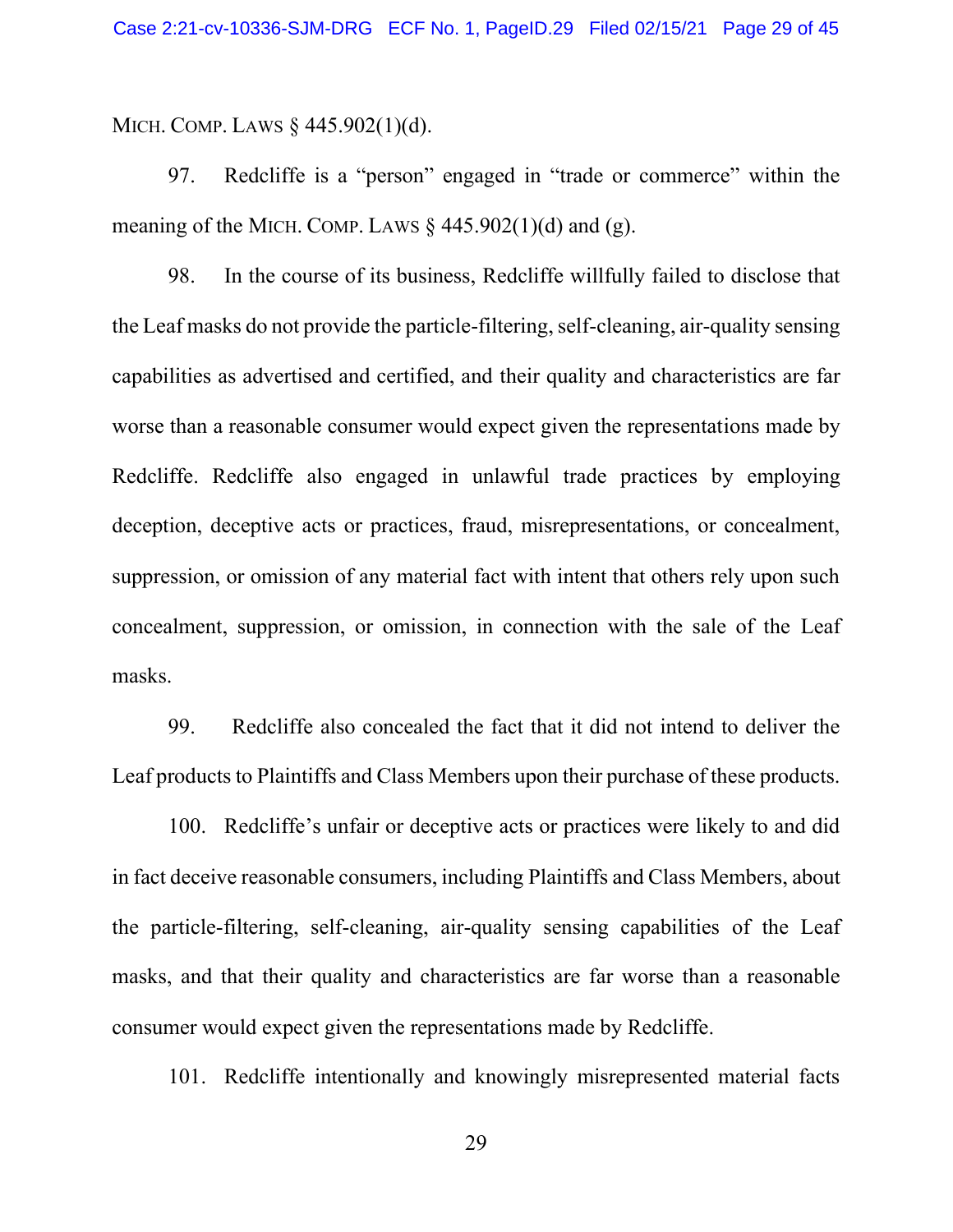regarding the Leaf masks with intent to mislead Plaintiffs and Class Members.

102. Redcliffe knew or should have known that its conduct violated the Michigan CPA.

103. Redcliffe owed Plaintiffs and Class Members a duty to disclose the true qualities and characteristics of the Leaf masks, because Redcliffe:

- a. Possessed exclusive knowledge that the testing, certification, and representations of particle-filtering, self-cleaning, air-quality sensing capabilities were false;
- b. Intentionally concealed the foregoing from Plaintiffs and Class Members; and/or
- c. Made incomplete representations that it the certification testing was false and failed to disclose the true performance of the Leaf masks, while purposefully withholding material facts from Plaintiffs and Class Members that contradicted these representations.

104. Redcliffe's omissions and/or misrepresentations about the particlefiltering, self-cleaning, air-quality sensing capabilities of the Leaf masks, and that their quality and characteristics are far worse than a reasonable consumer would expect were material to Plaintiffs and Class Members.

105. Plaintiffs and Class Members suffered ascertainable loss caused by Redcliffe's misrepresentations and its concealment of and failure to disclose material information. Plaintiffs and Class Members who purchased the Leaf masks either would have paid less for these masks or would not have purchased them at all but for Redcliffe's violations of the Michigan CPA.

106. Redcliffe had an ongoing duty to all its customers to refrain from unfair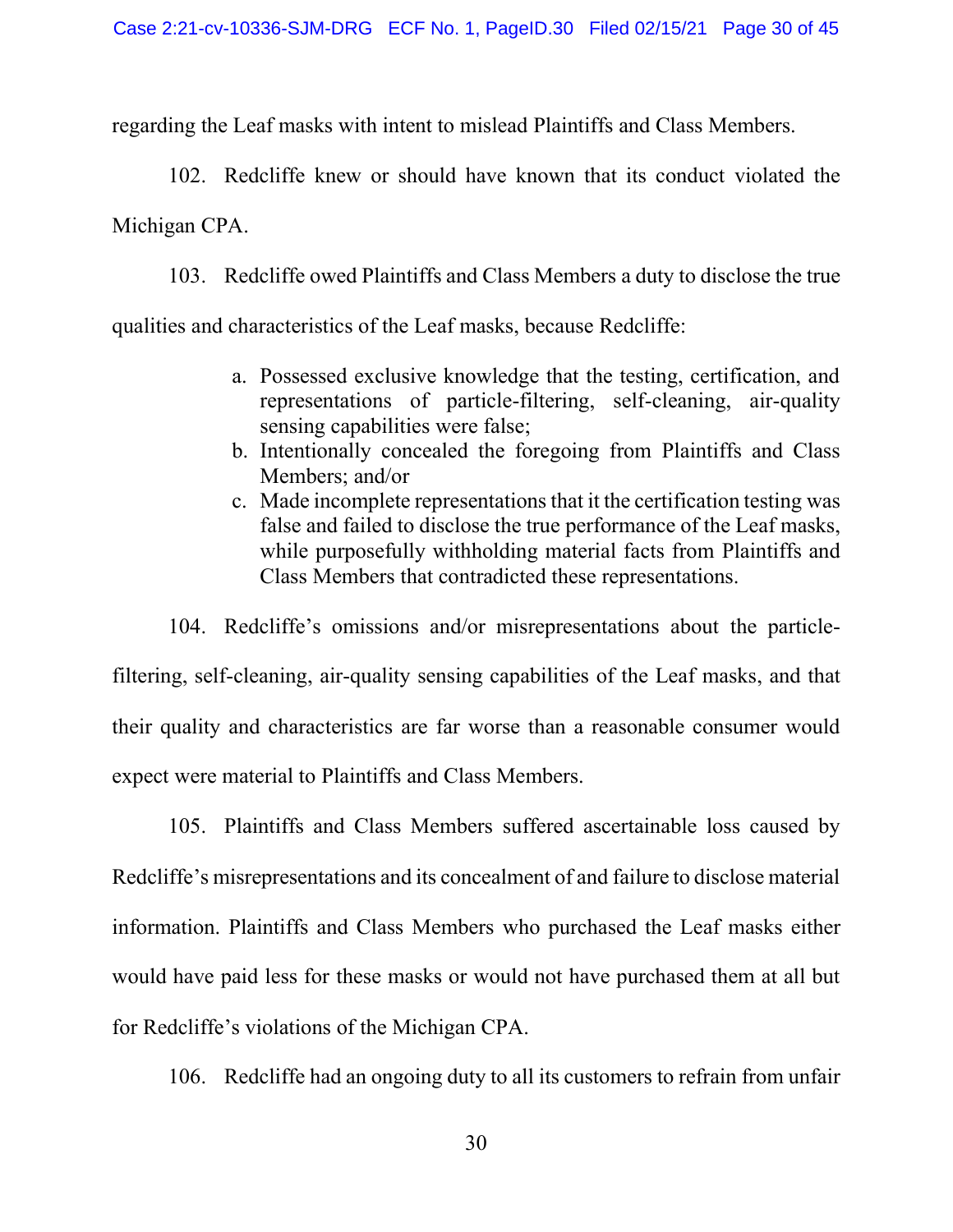and deceptive practices under the Michigan CPA. As a direct and proximate result of Redcliffe's violations of the Michigan CPA, Plaintiffs and Class Members have suffered injury-in-fact and/or actual damage.

107. Redcliffe's violations present a continuing risk to Plaintiffs and Class Members as well as to the general public. Redcliffe's unlawful acts and practices complained of herein affect the public interest.

108. Plaintiffs and Class Members seek injunctive relief to enjoin Redcliffe from continuing their unfair and deceptive acts; monetary relief against Redcliffe measured as the greater of (a) actual damages in an amount to be determined at trial and (b) statutory damages in the amount of \$250 for each plaintiff; reasonable attorneys' fees; and any other just and proper relief available under MICH. COMP. LAWS § 445.911. Plaintiffs and Class Members also seek equitable relief including, but not limited to, recission and disgorgement.

109. Plaintiffs and Class Members also seek punitive damages because Redcliffe carried out despicable conduct with willful and conscious disregard of the rights of others. Redcliffe's conduct constitutes malice, oppression, and fraud warranting punitive damages.

# **COUNT X ± VIOLATIONS OF THE CALIFORNIA UNFAIR COMPEITION LAW (CAL. BUS. & PROF. CODE § 17200 ET SEQ.) (On behalf of the California Subclass)**

110. Plaintiffs incorporate all previous allegations as though fully restated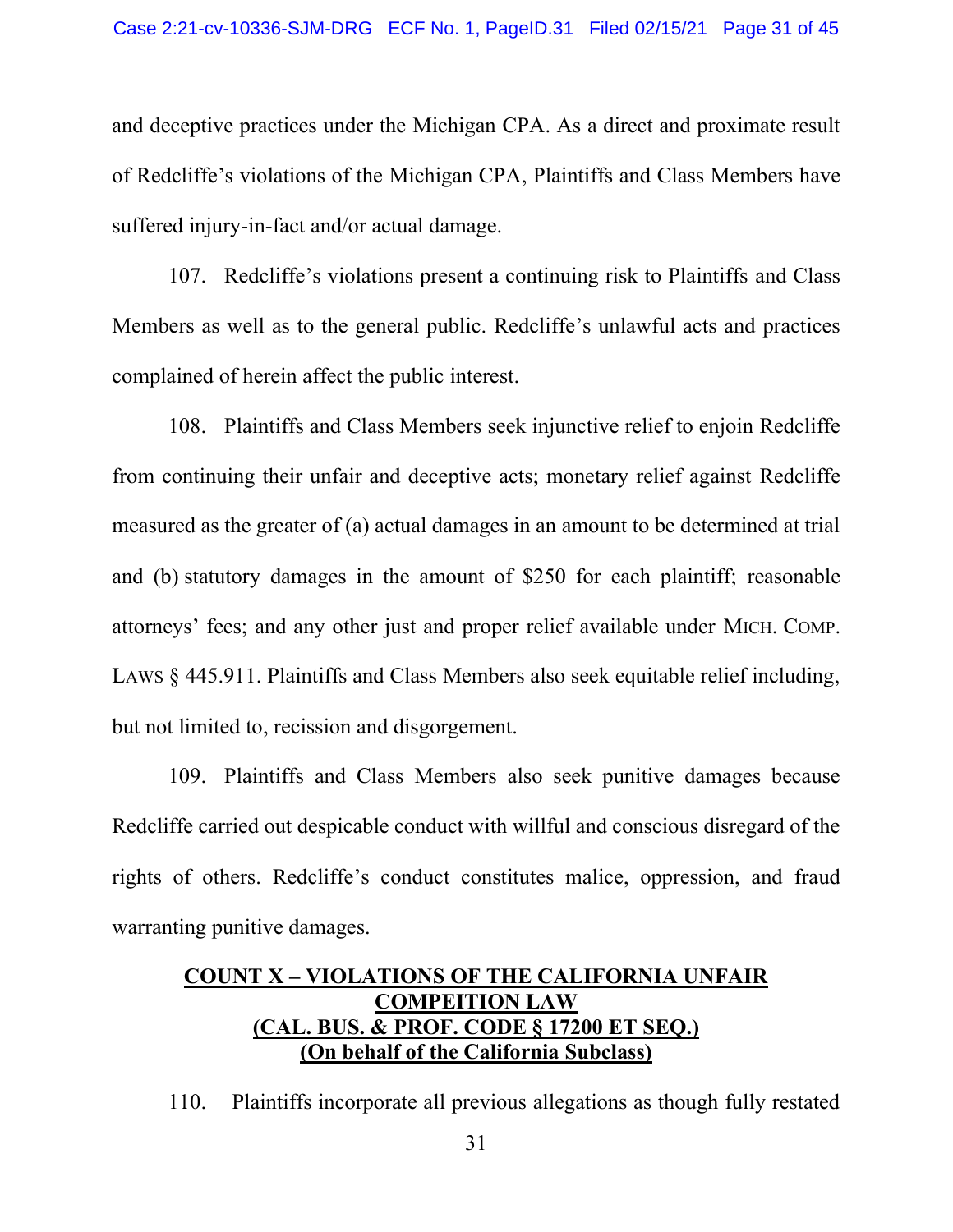herein.

111. California's Unfair Competition Law (UCL), CAL. BUS. & PROF. CODE § 17200 *et seq.*, proscribes acts of unfair competition, including "any unlawful, unfair or fraudulent business act or practice and unfair, deceptive, untrue or misleading advertising."

112. Redcliffe's conduct, as described herein, was and is in violation of the

UCL. Redcliffe's conduct violates the UCL in at least the following ways:

- d. By failing to disclose that the Leaf masks do not achieve the functionality stated in Redcliffe's advertising;
- e. By knowingly and intentionally concealing from Plaintiffs and Class Members that the Leaf masks do not provide the particlefiltering, self-cleaning, air-quality sensing capabilities that were advertised, and their quality and characteristics are far worse than a reasonable consumer would expect to pay for these masks;
- f. By failing to disclose that the quality and characteristics of the masks are achieved with manipulation of the particle-filtering standards;
- g. By marketing the Leaf masks as N95, N99, N100 rated transparent, self-cleaning, air-quality sensing reusable masks; and
- h. By violating other California laws, including California consumer protection laws.
- i. By failing to deliver the purchased Leaf masks to Plaintiffs and Class Members.

113. Redcliffe intentionally and knowingly misrepresented material facts

regarding the Leaf masks with an intent to mislead Plaintiffs and Class Members.

114. In purchasing the Leaf masks, Plaintiffs and Class Members were deceived by Redcliffe's failure to disclose that the Leaf masks do not provide the particle-filtering, self-cleaning, air-quality sensing capabilities as advertised and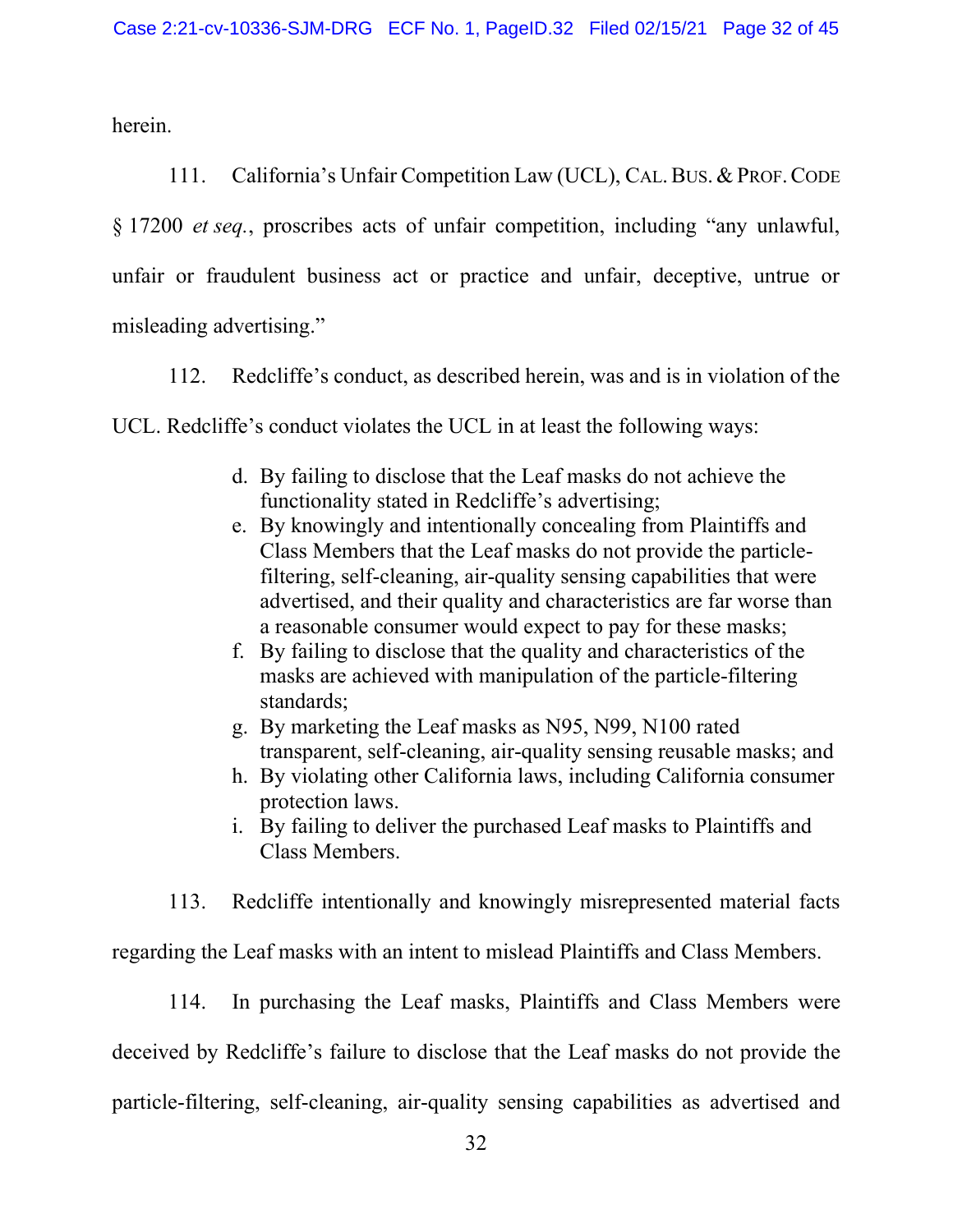certified, and their quality and characteristics are far worse than a reasonable consumer would expect given the representations made by Redcliffe.

115. Plaintiffs and Class Members reasonably relied upon Redcliffe's false misrepresentations. They had no way of knowing that Redcliffe's representations were false and gravely misleading. As alleged herein, Redcliffe engaged in extremely sophisticated methods of deception. Plaintiffs and Class Members did not, and could not, unravel Redcliffe's deception on their own.

116. Redcliffe knew or should have known that its conduct violated the UCL.

117. Redcliffe owed Plaintiffs and Class Members a duty to disclose the truth about its quality and characteristics manipulation because Redcliffe:

- j. Possessed exclusive knowledge that the testing, certification, and representations of particle-filtering, self-cleaning, air-quality sensing capabilities of the Leaf masks was false;
- k. Intentionally concealed the foregoing from Plaintiffs and Class Members; and/or
- l. Made incomplete representations that the certification testing was false and failed to disclose the true quality and characteristics of the Leaf masks, while purposefully withholding material facts from Plaintiffs and Class Members that contradicted these representations.
- 118. Redcliffe had a duty to disclose that the Leaf masks do not provide the

particle-filtering, self-cleaning, air-quality sensing capabilities that were advertised and certified, and their quality and characteristics are far worse than a reasonable consumer would expect given the price paid for these masks and the representation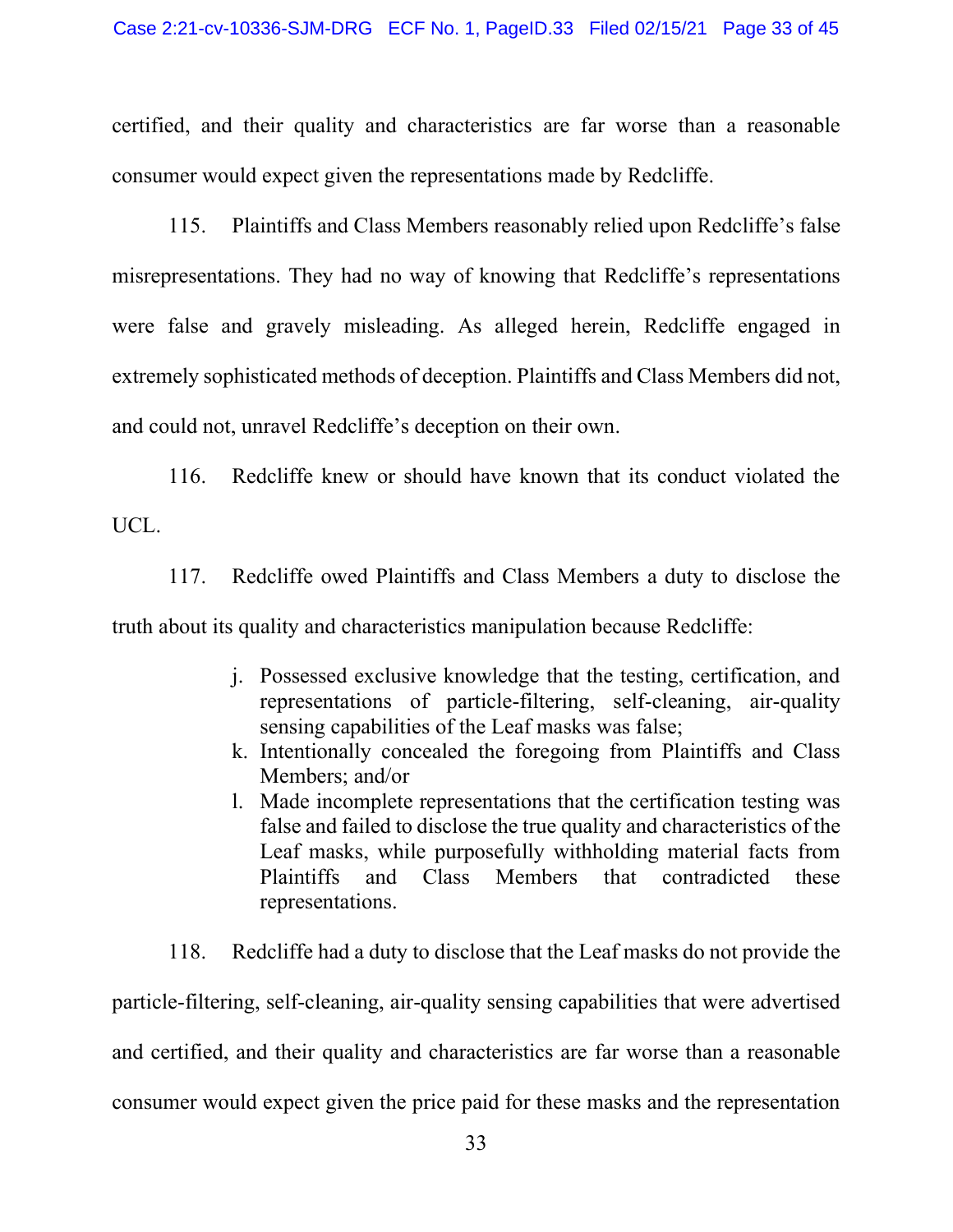made by Redcliffe.

119. Redcliffe's conduct proximately caused injuries to Plaintiffs and Class Members.

120. Plaintiffs and Class Members were injured and suffered ascertainable loss, injury-in-fact, and/or actual damage as a proximate result of Redcliffe's conduct in that Plaintiffs and Class Members overpaid for the Leaf masks. These injuries are the direct and natural consequence of Redcliffe's misrepresentations and omissions.

121. Redcliffe's violations present a continuing risk to Plaintiffs and Class Members as well as to the general public. Redcliffe's unlawful acts and practices complained of herein affect the public interest.

122. Redcliffe's misrepresentations and omissions alleged herein caused Plaintiffs and Class Members to make their purchases of the Leaf masks. Absent those misrepresentations and omissions, Plaintiffs and Class Members would not have purchased these masks, would not have purchased the Leaf masks at the prices they paid, and/or would have purchased less expensive alternative masks.

123. Accordingly, Plaintiffs and Class Members have suffered injury in fact, including lost money, as a result of Redcliffe's misrepresentations and omissions.

124. Plaintiffs request that this Court enter such orders or judgments as may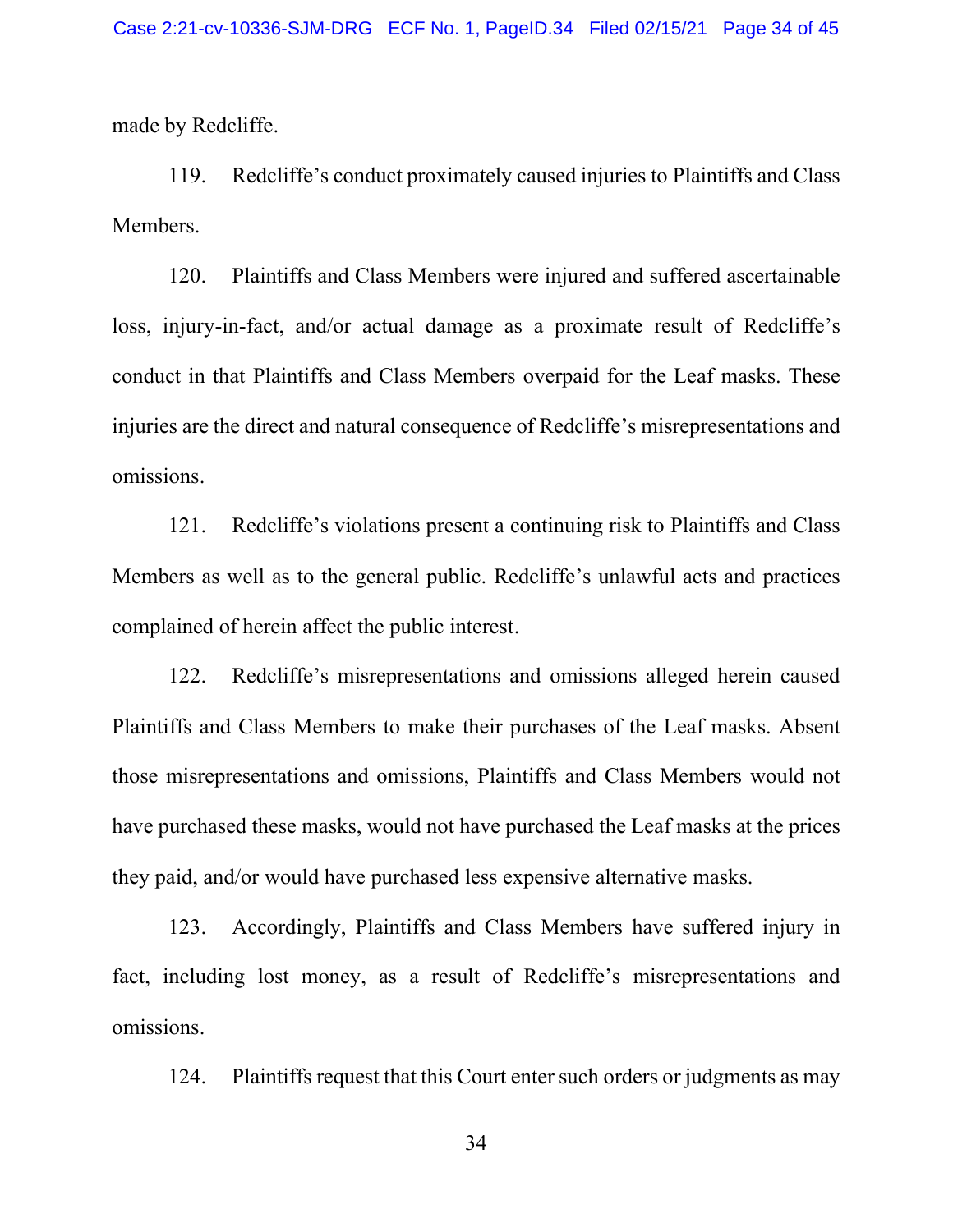be necessary to restore to Plaintiffs and Class members any money it acquired by unfair competition, including restitution and/or restitutionary disgorgement, as provided in CAL. BUS. & PROF. CODE § 17203 and CAL. CIV. CODE § 3345; and for such other relief as may be appropriate. Plaintiffs and Class Members also seek equitable relief including, but not limited to, recission and disgorgement.

125. Plaintiffs also seek punitive damages because Redcliffe engaged in aggravated and outrageous conduct.

# **COUNT XI ± VIOLATIONS OF THE CALIFORNIA¶S CONSUMERS LEGAL REMEDIES ACT (CAL. BUS. & PROF. CODE § 1750** *ET SEQ.***) (On behalf of the California Subclass)**

126. Plaintiffs incorporate all previous allegations as though fully restated herein.

127. California's Consumers Legal Remedies Act ("CLRA"), CAL. CIV. CODE  $\S$  1750, et seq., proscribes "unfair methods of competition and unfair or deceptive acts or practices undertaken by any person in a transaction intended to result or which results in the sale or lease of goods or services to any consumer.<sup>"</sup>

128. The Leaf masks are "goods" as defined in CAL. CIV. CODE  $\S$ 1751(a).

129. Plaintiffs and Class Members are "consumers" as defined in CAL. CIV. CODE § 1761(d), and Plaintiffs, the other Class Members, and Redcliffe are "person[s]" as defined in CAL. CIV. CODE  $\S 1761(c)$ .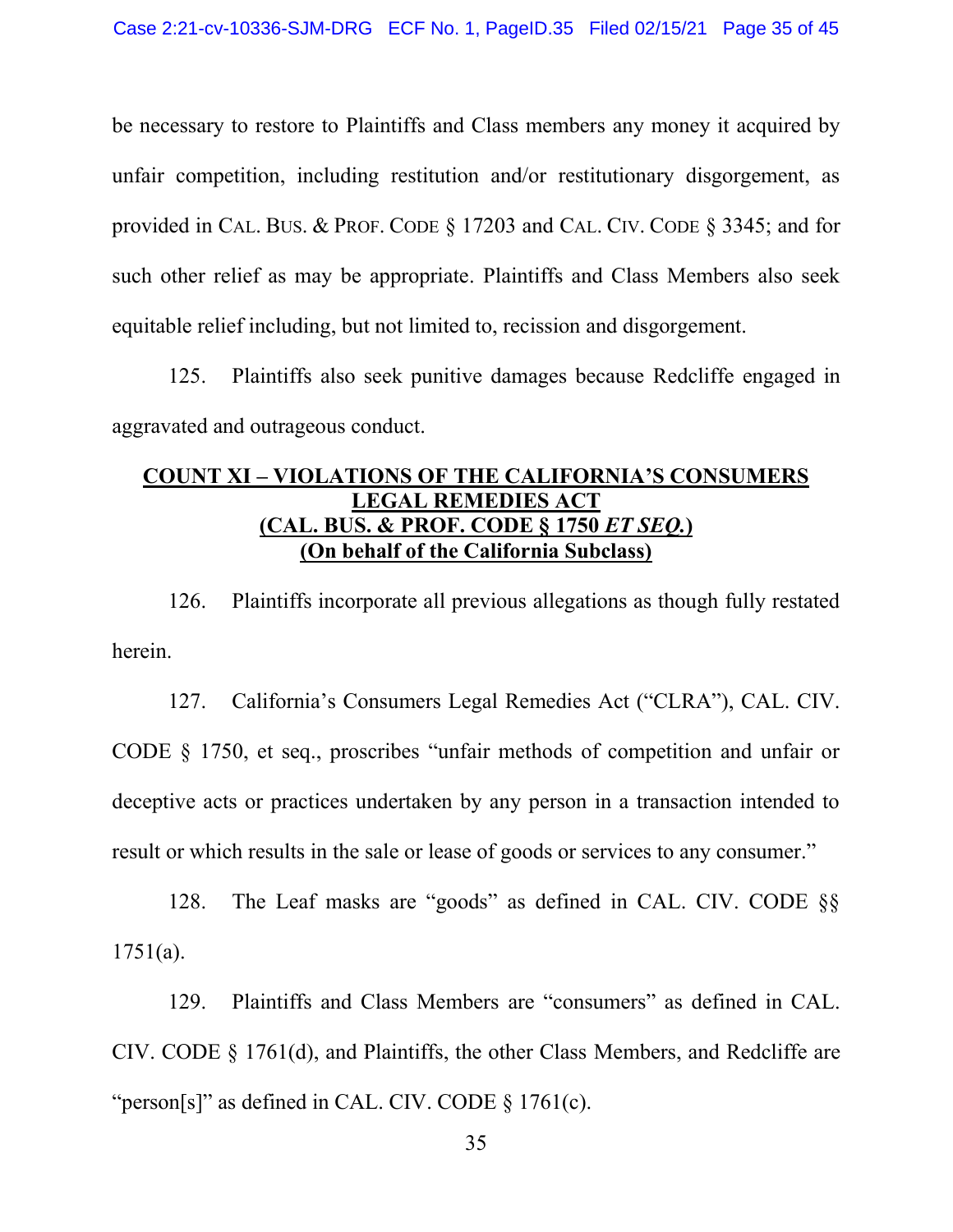130. Redcliffe's conduct, as described herein, was and is in violation of the

CLRA. Redcliffe's conduct violates at least the following enumerated CLRA provisions:

- i. CAL. CIV. CODE  $\S$  1770(a)(2): Misrepresenting the approval or certification of goods;
- ii. CAL. CIV. CODE  $\S$  1770(a)(5): Representing that goods have sponsorship, approval, characteristics, uses, benefits, or quantities which they do not have;
- iii. CAL. CIV. CODE  $\S 1770(a)(7)$ : Representing that goods are of a particular standard, quality, or grade, if they are of another;
- iv. CAL. CIV. CODE § 1770(a)(9): Advertising goods with intent not to sell them as advertised; and
- v. CAL. CIV. CODE  $\S$  1770(a)(16): Representing that goods have been supplied in accordance with a previous representation when they have not.

131. Plaintiffs and Class Members have suffered injury in fact and actual damages resulting from Redcliffe's material omissions and misrepresentations because they paid an inflated purchase price for the Leaf masks.

132. Because Redcliffe fraudulently concealed that the Leaf masks do not provide the particle-filtering, self-cleaning, air-quality sensing capabilities that were advertised and certified, and their quality and characteristics are far worse than a reasonable consumer would expect given the representation made by Redcliffe, Plaintiffs and Class Members have overpaid for the Leaf masks.

133. Redcliffe also concealed the fact that it did not intend to deliver the Leaf products to Plaintiffs and Class Members upon their purchase of these products.

134. Redcliffe knew, should have known, or was reckless in not knowing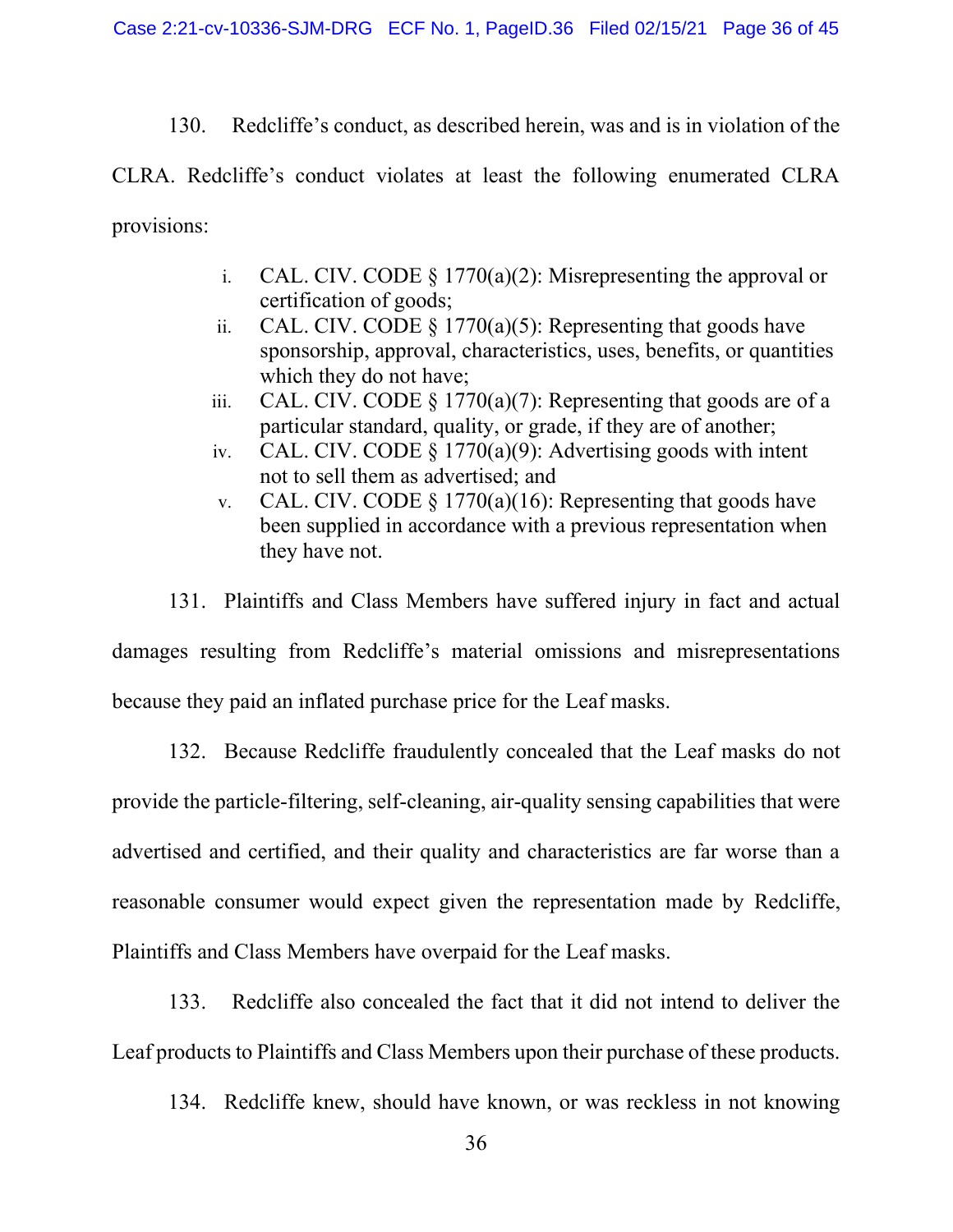that the Leaf masks do not provide the particle-filtering, self-cleaning, air-quality sensing capabilities that were advertised and certified, and their quality and characteristics are far worse than a reasonable consumer would expect.

135. Plaintiffs and Class Members were injured and suffered ascertainable loss, injury-in-fact, and/or actual damage as a proximate result of Redcliffe's conduct in that Plaintiffs and Class Members overpaid for the Leaf masks. These injuries are the direct and natural consequence of Redcliffe's misrepresentations and omissions.

136. Redcliffe's misrepresentations and omissions alleged herein caused Plaintiffs and Class Members to make their purchases of the Leaf masks. Absent those misrepresentations and omissions, Plaintiffs and Class Members would not have purchased these masks, would not have purchased the Leaf masks at the prices they paid, and/or would have purchased less expensive alternative masks.

137. In accordance with Civil Code § 1780 (a), Plaintiffs and Class Members seek injunctive and equitable relief for Redcliffe's violations of the CLRA, including an injunction to enjoin Redcliffe from continuing its deceptive advertising and sales practices.

138. Plaintiffs have provided Redcliffe with notice of its violations of the CLRA pursuant to CAL. CIV. CODE § 1782(a).

139. Plaintiffs' and Class Members' injuries were proximately caused by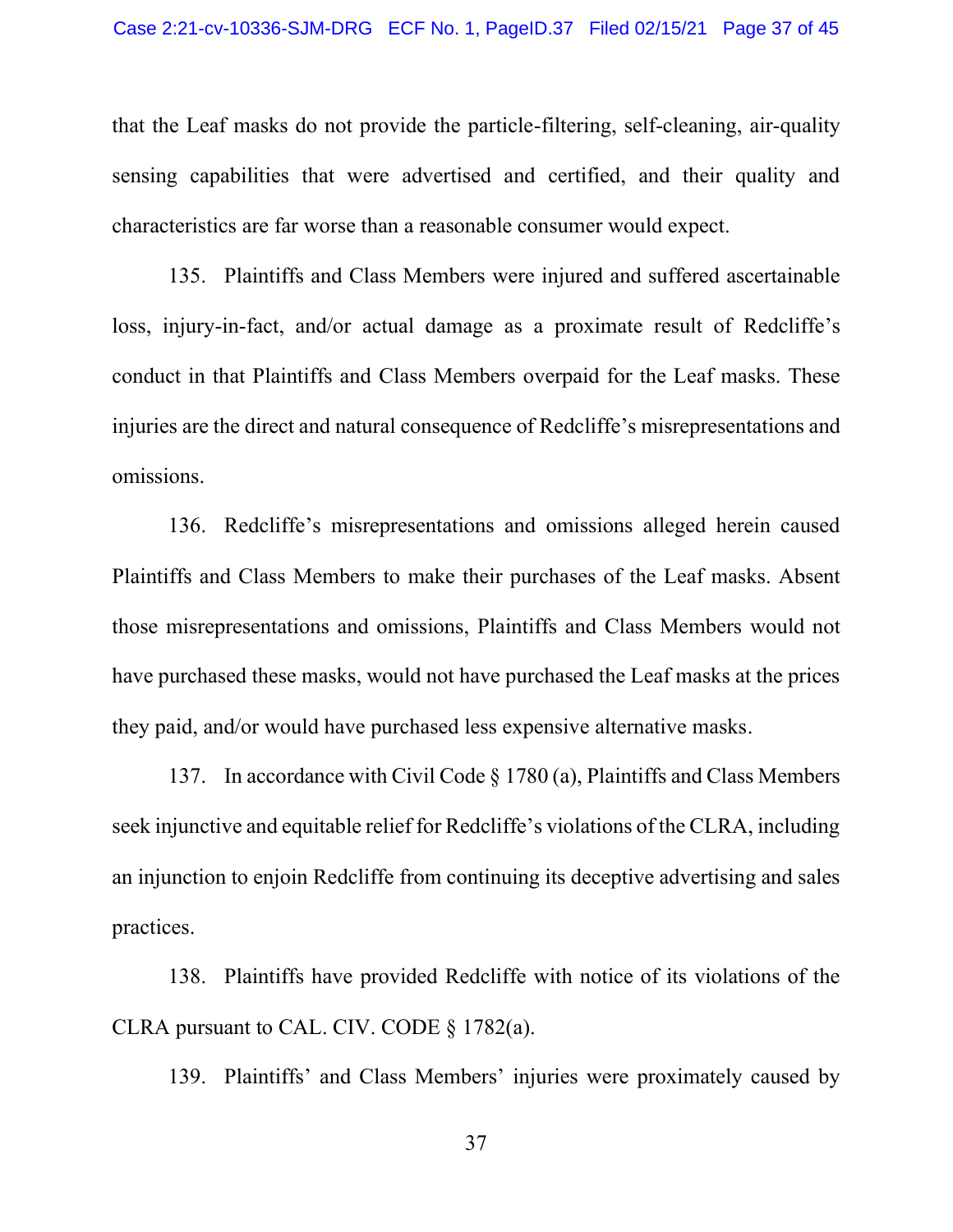Redcliffe's fraudulent and deceptive business practices.

140. Therefore, Plaintiffs and Class Members are entitled to equitable and monetary relief under the CLRA. Plaintiffs and Class Members also seek equitable relief including, but not limited to, recission and disgorgement.

## **COUNT XII ± VIOLATIONS OF THE CALIFORNIA FALSE ADVERTISING LAW (CAL. BUS. & PROF. CODE § 17500 ET SEQ.) (On behalf of the California Subclass)**

141. Plaintiffs incorporate all previous allegations as though fully restated herein.

142. CAL. BUS. & PROF. CODE  $\S$  17500 states: "It is unlawful for any ... . corporation . . . with intent directly or indirectly to dispose of real or personal property . . . to induce the public to enter into any obligation relating thereto, to make or disseminate or cause to be made or disseminated . . . from this state before the public in any state, in any newspaper or other publication, or any advertising device, . . . or in any other manner or means whatever, including over the Internet, any statement . . . which is untrue or misleading, and which is known, or which by the exercise of reasonable care should be known, to be untrue or misleading." Redcliffe failed to disclose that the Leaf masks do not provide the particle-filtering, selfcleaning, air-quality sensing capabilities that were advertised and certified, and their quality and characteristics are far worse than a reasonable consumer would expect given the price paid for these masks and the representation made by Redcliffe.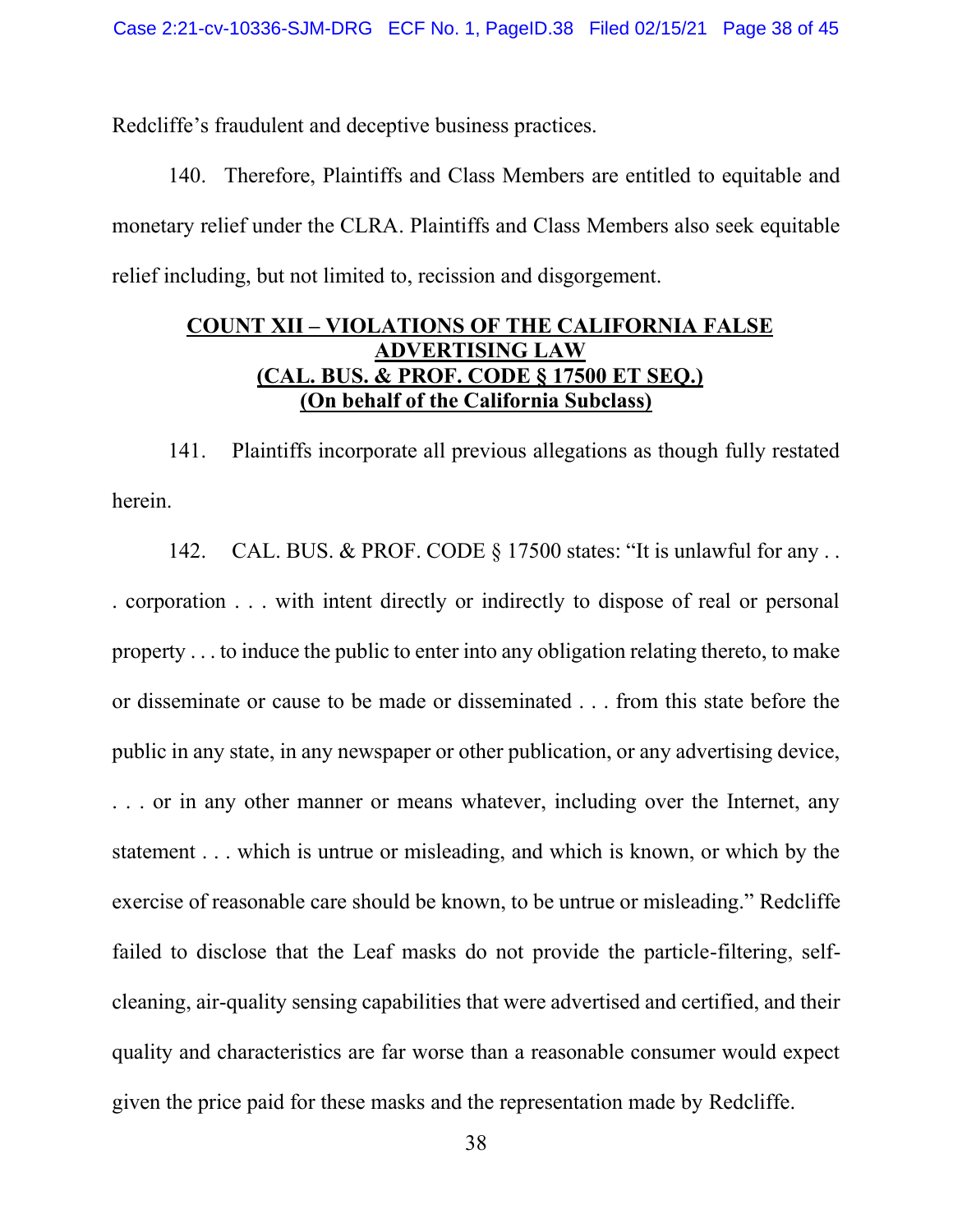143. Redcliffe also concealed the fact that it did not intend to deliver the Leaf products to Plaintiffs and Class Members upon their purchase of these products.

144. Redcliffe caused to be made or disseminated through California and the United States, through advertising, marketing and other publications, statements that were untrue or misleading, and which were known, or which by the exercise of reasonable care should have been known to Redcliffe, to be untrue and misleading to consumers, including Plaintiffs and Class Members.

145. Redcliffe has violated § 17500 because the misrepresentations and omissions regarding the functionality and efficiency of the Leaf masks as set forth in this Complaint were material and likely to deceive a reasonable consumer.

146. Plaintiffs and Class Members have suffered an injury in fact, including the loss of money, as a result of Redcliffe's unfair, unlawful, and/or deceptive practices. In purchasing their Leaf masks, Plaintiffs and Class Members relied on the misrepresentations and/or omissions of Redcliffe with respect to the functionality and efficiency of the Leaf masks. Had Plaintiffs and Class Members known this, they would not have purchased the Leaf masks and/or paid as much for them. Accordingly, Plaintiffs and Class Members overpaid for the Leaf masks.

147. All wrongful conduct alleged herein occurred, and continues to occur, in the conduct of Redcliffe's business. Redcliffe's wrongful conduct is part of a pattern or generalized course of conduct that is still perpetuated and repeated, both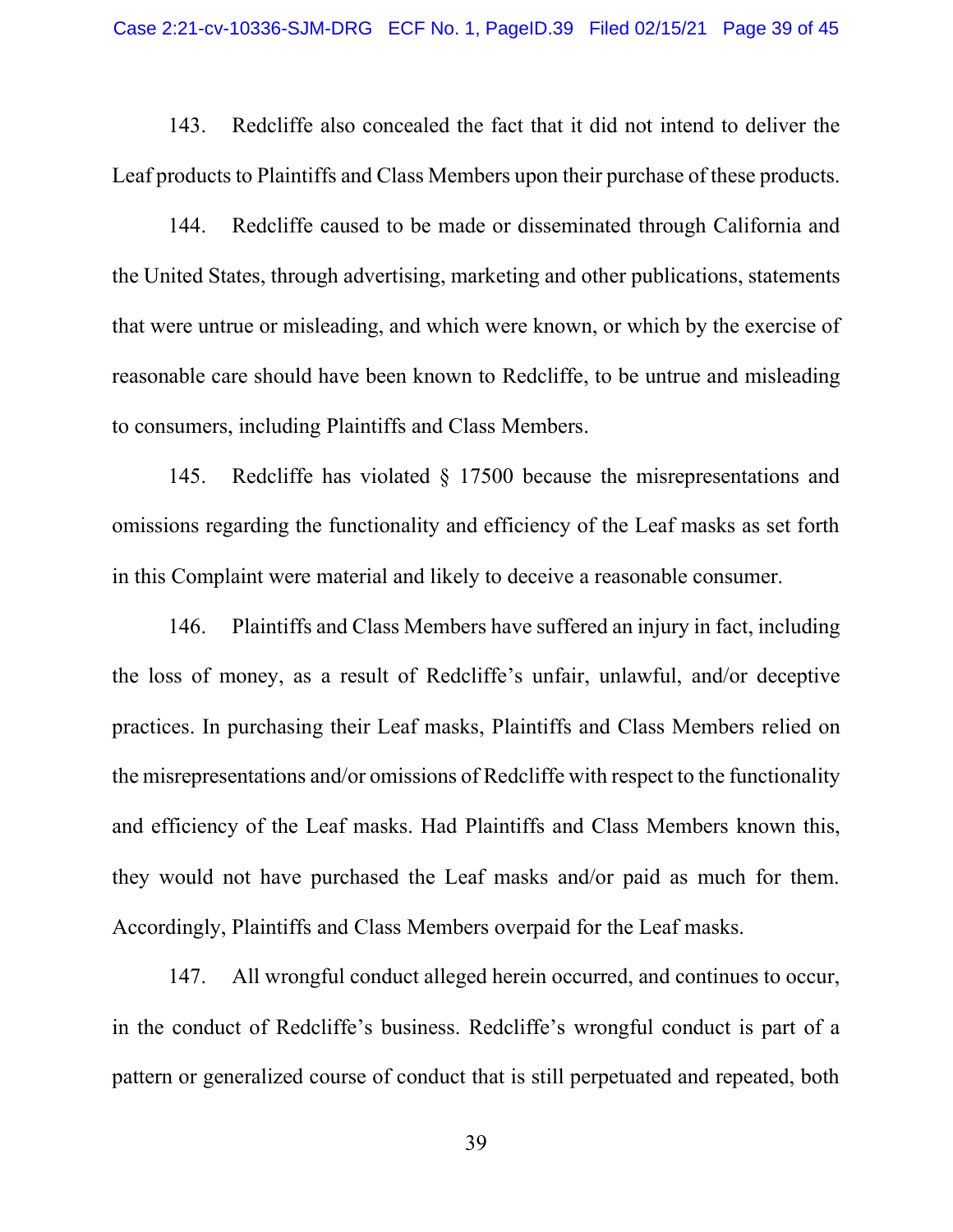in the State of California and nationwide.

148. The facts concealed and omitted by Redcliffe to Plaintiffs and Class Members are material in that a reasonable consumer would have considered them to be important in deciding whether to purchase the Leaf masks or pay a lower price. Had Plaintiffs and Class Members known of the worse particle-filtering, selfcleaning, air-quality sensing capabilities at the time they purchased the Leaf masks, they would not have purchased those masks, or would have paid substantially less for the masks than they did.

149. Plaintiffs and Class Members request that this Court enter such orders or judgments as may be necessary to restore to Plaintiffs and Class Members any money Redcliffe acquired by unfair competition, including restitution and/or restitutionary disgorgement, and for such other relief as may be appropriate. Plaintiffs and Class Members also seek equitable relief including, but not limited to, recission and disgorgement.

# **COUNT XIII ± VIOLATIONS OF THE MONTANA UNFAIR TRADE PRACTICES AND CONSUMER PROTECTION ACT OF 1973 (MONT. CODE ANN. § 30-14-101** *et seq.***) (On behalf of the Montana Subclass)**

150. Plaintiffs incorporate all previous allegations as though fully restated herein.

151. The Montana Unfair Trade Practices and Consumer Protection Act ("Montana CPA") makes unlawful any "unfair methods of competition and unfair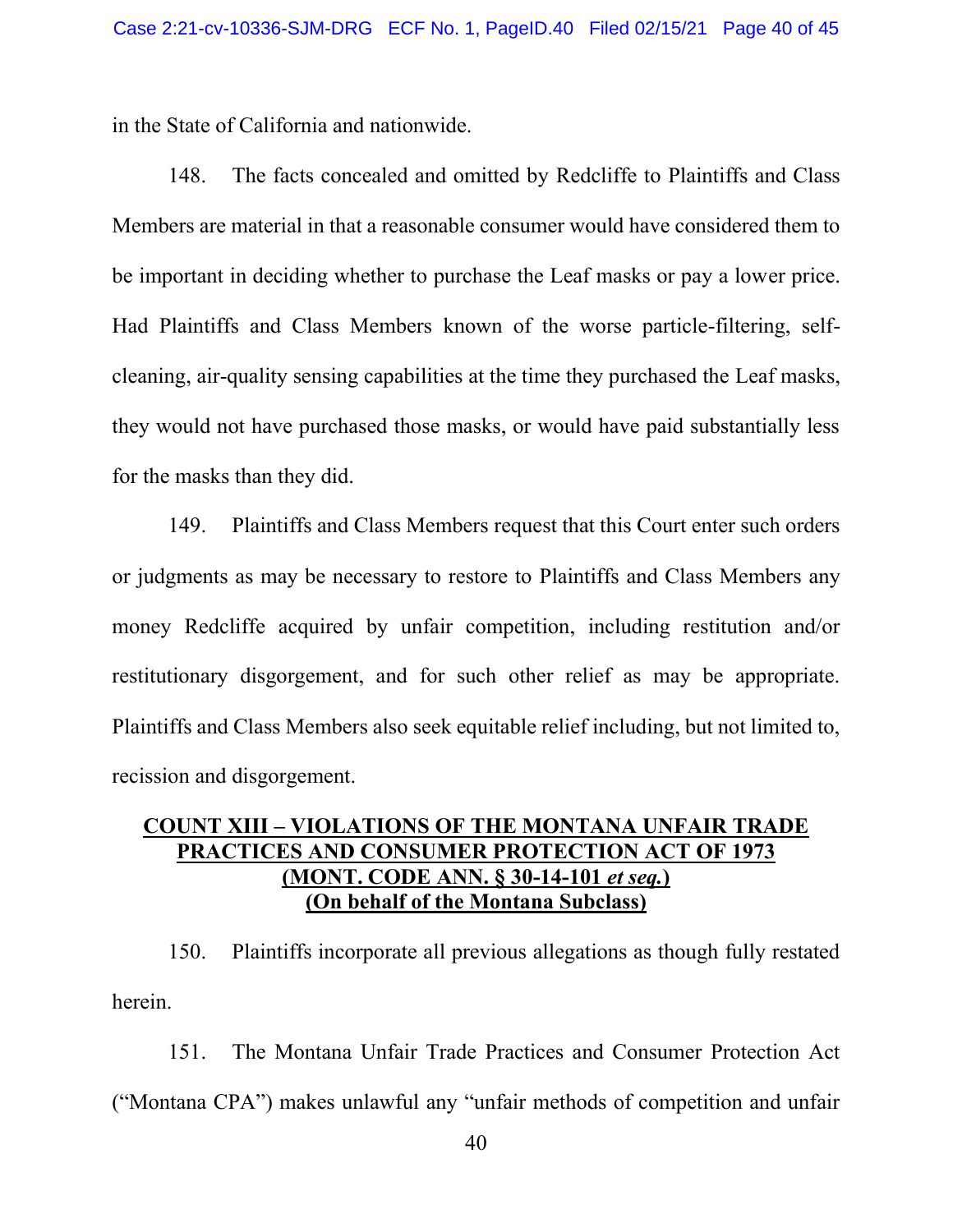or deceptive acts or practices in the conduct of any trade or commerce.<sup>"</sup> MONT. CODE ANN. § 30-14-103.

152. Redcliffe, Plaintiffs, and Class Members are "persons" within the meaning of MONT. CODE ANN. § 30-14-102(6).

153. Plaintiffs and Class Members are "consumer[s]" under MONT. CODE ANN. § 30-14-102(1).

154. The sale of each Leaf mask at issue occurred within "trade and commerce" within the meaning of MONT. CODE ANN.  $\S$  30-14-102(8), and Redcliffe committed deceptive and unfair acts in the conduct of "trade and commerce" as defined in that statutory section.

155. In the course of its business, Redcliffe willfully failed to disclose that the Leaf masks do not have the advertised particle-filtering, self-cleaning, air-quality sensing capabilities and that these capabilities were far worse than a reasonable consumer would expect given the price paid for these masks over a comparable mask. Redcliffe also engaged in unlawful trade practices by employing deception, deceptive acts or practices, fraud, misrepresentations, or concealment, suppression, or omission of any material fact with intent that others rely upon such concealment, suppression, or omission, in connection with the sale of the Leaf masks.

156. Redcliffe also concealed the fact that it did not intend to deliver the Leaf products to Plaintiffs and Class Members upon their purchase of these products.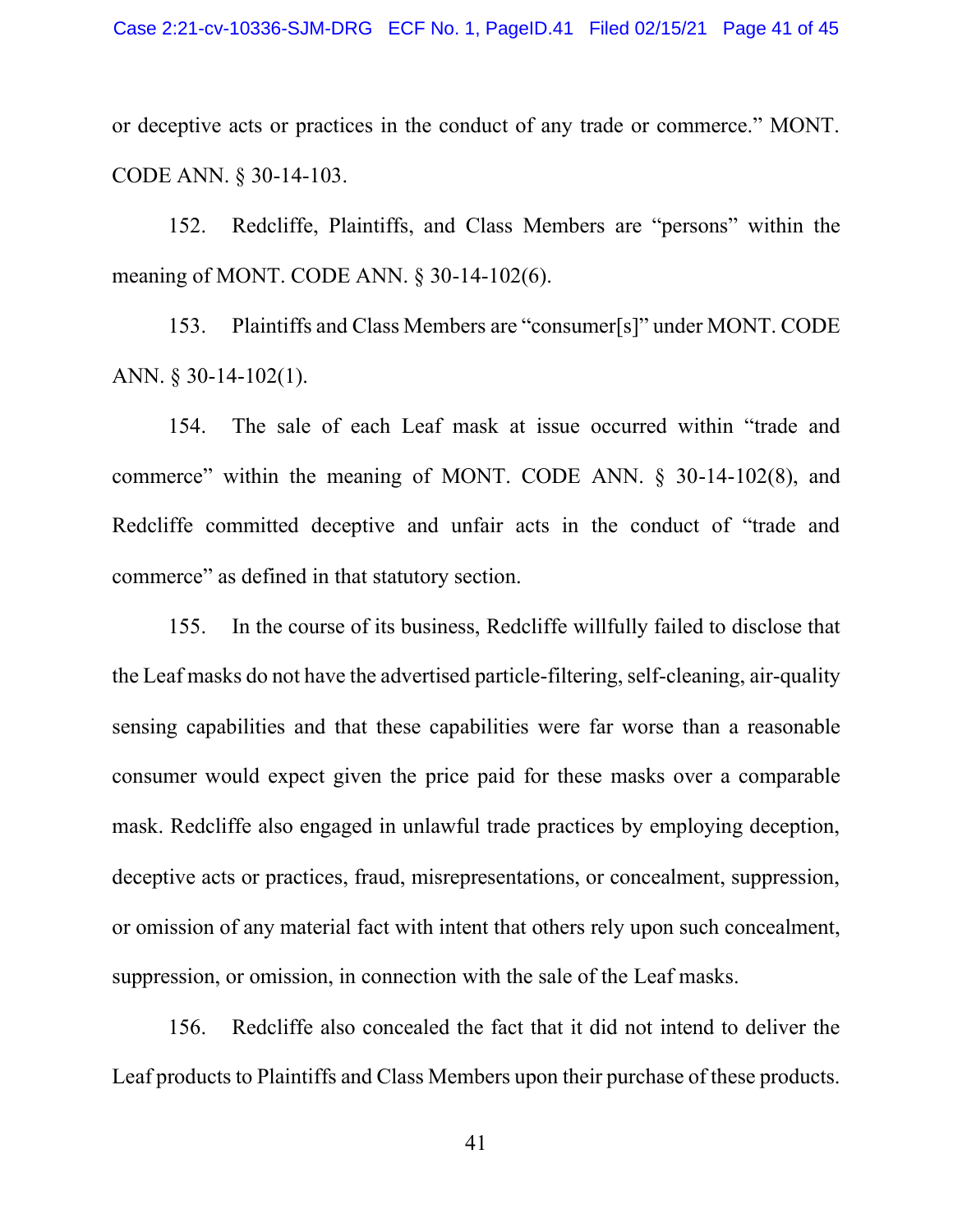157. Redcliffe's unfair or deceptive acts or practices were likely to and did in fact deceive reasonable consumers, including Plaintiffs and Class Members, about the true functionality of the Leaf masks, the worse particle-filtering, self-cleaning, air-quality sensing capabilities and the true value of the Leaf masks.

158. Redcliffe intentionally and knowingly misrepresented material facts regarding the Leaf masks with intent to mislead Plaintiffs and Class Members.

159. Redcliffe knew or should have known that its conduct violated the Montana CPA.

160. Redcliffe owed Plaintiffs and Class Members a duty to disclose the functionality, the worse particle-filtering, self-cleaning, air-quality sensing capabilities and the true value of the Leaf masks.:

- m. Possessed exclusive knowledge that the testing, certification, and representations of particle-filtering, self-cleaning, air-quality sensing capabilities were false;
- n. Intentionally concealed the foregoing from Plaintiffs and Class Members; and/or
- o. Made incomplete representations that it the certification testing was false and failed to disclose the true performance of the Leaf masks, while purposefully withholding material facts from Plaintiffs and Class Members that contradicted these representations.

161. Redcliffe's omissions and/or misrepresentations about the functionality

of the Leaf masks were material to Plaintiffs and Class Members.

162. Plaintiffs and Class Members suffered ascertainable loss caused by

Redcliffe's misrepresentations and its concealment of and failure to disclose material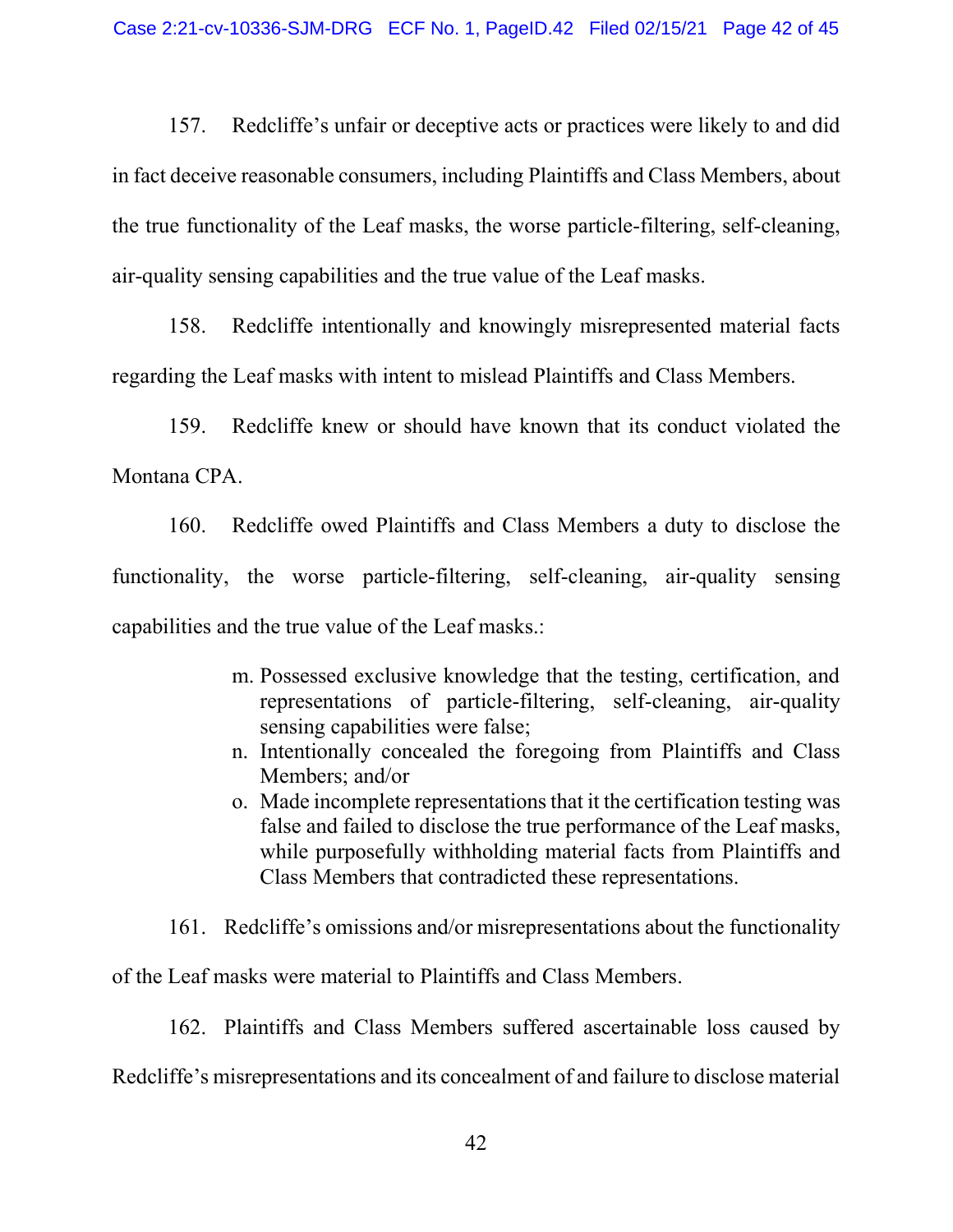information. Plaintiffs and Class Members who purchased the Leaf masks either would have paid less for their masks or would not have purchased them at all but for Redcliffe's violations of the Montana CPA.

163. Redcliffe had an ongoing duty to all its customers to refrain from unfair and deceptive practices under the Montana CPA. As a direct and proximate result of Redcliffe's violations of the Montana CPA, Plaintiffs and Class Members have suffered injury-in-fact and/or actual damage.

164. Redcliffe's violations present a continuing risk to Plaintiffs and Class Members as well as to the general public. Redcliffe's unlawful acts and practices complained of herein affect the public interest.

165. Plaintiffs additionally seek an order enjoining Redcliffe's unfair, unlawful, and/or deceptive practices, and any other relief the Court considers necessary or proper, under MONT. CODE ANN. § 30-14-133. Plaintiffs and Class Members also seek equitable relief including, but not limited to, recission and disgorgement.

166. Plaintiffs also seek punitive damages because Redcliffe engaged in aggravated and outrageous conduct.

### **REQUESTED RELIEF**

WHEREFORE, Plaintiffs, individually and on behalf of all others similarly situated, respectfully request that this Honorable Court enter an Order: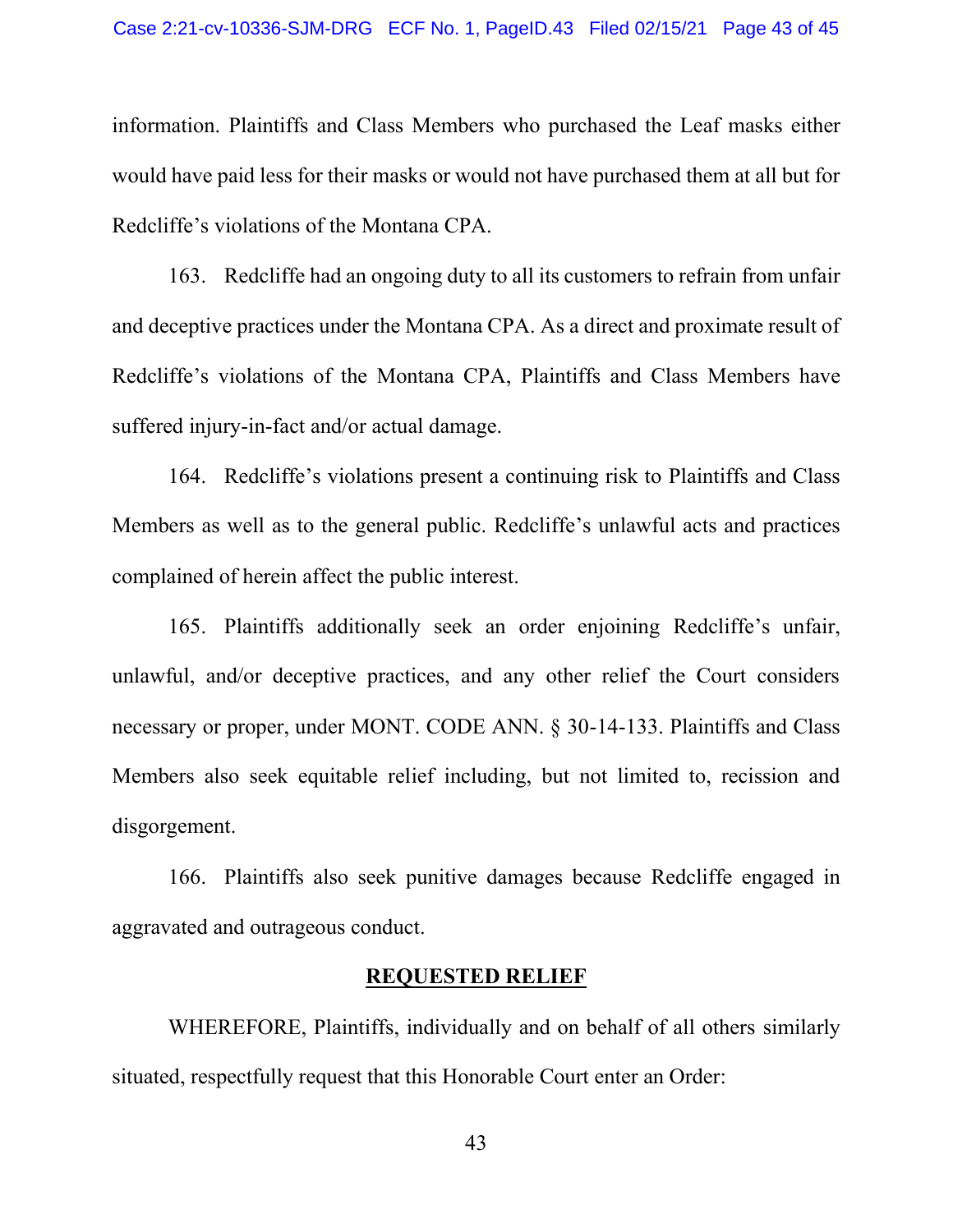A. Certifying the proposed Class under Fed. R. Civ. P. 23(b)(2) and (3) and appointing Plaintiffs and Plaintiffs' counsel to represent the Class;

B. Finding that Redcliffe is liable under all legal and equitable claims asserted herein;

C. Awarding damages to the Class under the claims set forth herein and all other available claims, including reimbursement of monies paid for the masks, reimbursement of out-of-pocket costs, compensatory and consequential damages as set forth above, exemplary damages, treble damages, punitive damages, and any other damages provided under the law;

D. Ordering injunctive relief, including but not limited to, a constructive trust placed over all of Plaintiffs' funds held directly or indirectly by Redcliffe or any third party for purchases of Leaf products.

E. Awarding any and all equitable relief, including but not limited to recission and disgorgement, including disgorgement of any and all profits;

F. Awarding attorneys' fees, litigation costs, and interest; and

G. Awarding any other legal or equitable relief as justice so requires.

#### **JURY DEMAND**

Plaintiffs hereby demand a trial by jury on all issues so triable.